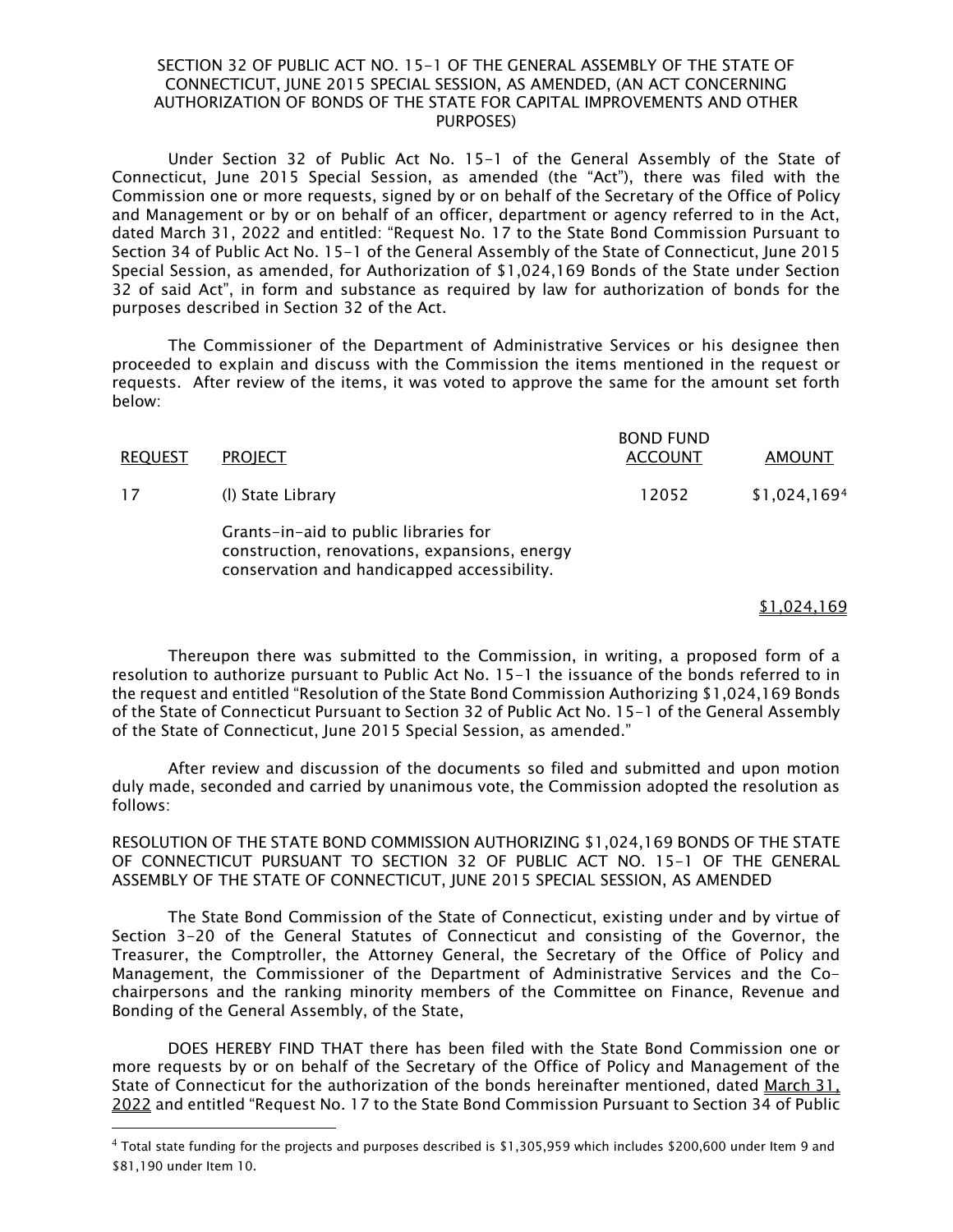Act No. 15-1 of the General Assembly of the State of Connecticut, June 2015 Special Session, as amended, for Authorization of \$1,024,169 Bonds of the State under Section 32 of said Act";

THAT said request is signed by or on behalf of the Secretary of the Office of Policy and Management or by or on behalf of an officer, department, or agency referred to in the Act, and all such terms and conditions as the State Bond Commission requires are stated therein and the request or requests are in all other respects sufficient for authorization of bonds of the State under or pursuant to Section 32 of Public Act No. 15-1 of the General Assembly of the State of Connecticut, June 2015 Special Session, as amended;

THAT, there has been filed with the State Bond Commission all other documents required by subsection (g) of Section 3-20 of the General Statutes of Connecticut or by the State Bond Commission including any human services facility colocation statement, to be filed with the Secretary of the Office of Policy and Management, if so requested by the Secretary, pursuant to Section 4b-23, as amended, of the General Statutes, any statement from the Commissioner of Agriculture pursuant to Section 22-6 of the General Statutes for project which would convert twenty-five acres or more of prime farmland to a non-agricultural use, any capital development impact statement required to be filed with the Secretary of the Office of Policy and Management, if so required by the Secretary, pursuant to Section 4b-23, as amended of the General Statutes, a statement as to the full cost of the project or purpose when completed and the estimated operating cost for any structure, equipment or facility to be constructed or acquired, and any advisory statement regarding the State Conservation and Development Policies Plan required by Section 16a-31 of the General Statutes; and THAT the authorization of such bonds will be in the best interests of the State; and

DOES HEREBY DIRECT THAT all federal, private and other moneys now available or hereafter to be made available for costs in connection with the project described and identified in said request by or on behalf of the Secretary of the Office of Policy and Management shall be added to the State moneys available or becoming available under said Act for such project and be used for such project as if constituting such State moneys; and

## DOES HEREBY RESOLVE THAT:

Section 1. The amount of General State Purposes Bonds authorized to be issued pursuant to Section 32 of Public Act No. 15-1 of the June 2015 Special Session, of the General Assembly of the State of Connecticut, as amended, is hereby increased by \$1,024,169 in order to provide funds for the purpose and project described in the request submitted by or on behalf of the Secretary of the Office of Policy and Management and entitled "Request No. 17 to the State Bond Commission Pursuant to Section 34 of Public Act No. 15-1 of the General Assembly of the State of Connecticut, June 2015 Special Session, as amended for Authorization of \$1,024,169 Bonds of the State under Section 32 of said Act", dated March 31, 2022 and hereby approved and ordered to be filed with the records of this meeting.

The aggregate amount of General State Purposes Bonds authorized to date pursuant to Section 32 of the Act, including the \$1,024,169.00 authorized by this resolution, is \$185,000,000.00 of which amount bonds in the amount of \$158,977,597.00 have previously been issued.

Section 2. The form, date, maturities and other details of such authorized but unissued bonds shall be hereafter determined by this Commission or by the State Treasurer acting in accordance with procedures to be established by this Commission.

(Item 17)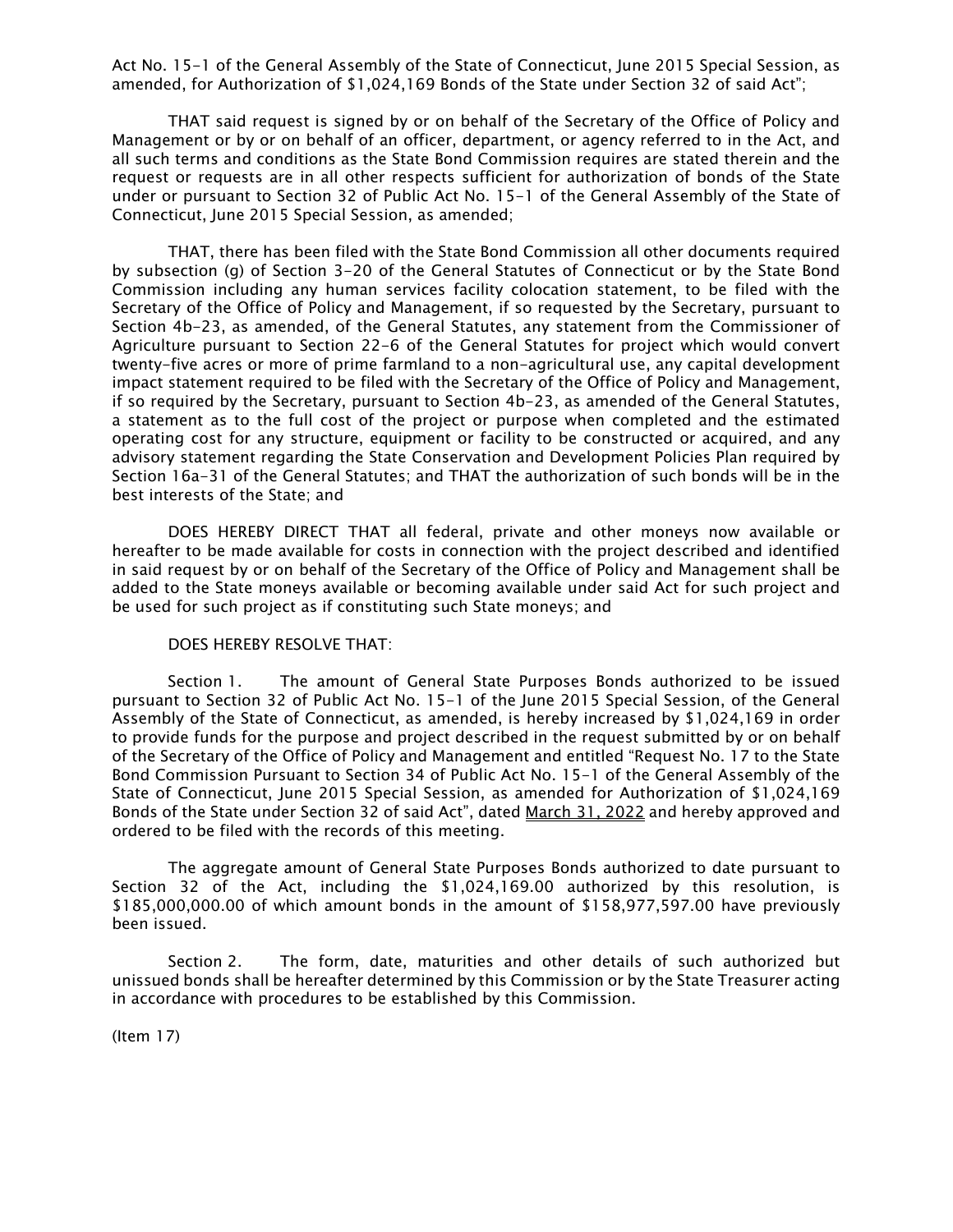# PUBLIC ACT NO. 15-1 OF THE JUNE, 2015 SPECIAL SESSION OF THE GENERAL ASSEMBLY OF THE STATE OF CONNECTICUT (AN ACT AUTHORIZING AND ADJUSTING BONDS OF THE STATE FOR CAPITAL IMPROVEMENTS, TRANSPORTATION AND OTHER PURPOSES)

 Under Sections 232-237 of Public Act No. 15-1 of the June, 2015 Special Session of the General Assembly of the State of Connecticut (the "Act"), there was filed with the Commission one or more requests, signed by or on behalf of the Secretary of the Office of Policy and Management, dated March 31, 2022, entitled: "Request No. 27 To the State Bond Commission Pursuant To Sections 232-237 of Public Act No. 15-1 of the June, 2015 Special Session Of The General Assembly Of The State Of Connecticut, As Amended, For Authorization Of \$4,000,000 Special Tax Obligation Bonds Of The State", in form and substance as required by law for authorization of bonds for the payment of transportation costs, as defined in subdivision (6) of Section 13b-75 of the General Statutes of Connecticut, with respect to the projects and uses described in the Act.

The Secretary of the Office of Policy and Management or designee then proceeded to explain and discuss with the Commission the items mentioned in said request. After review of the items, it was voted to approve the same for the amounts set forth below for the Bureaus, as indicated, of the Department of Transportation:

#### For the Bureau of Engineering and Highway Operations

| To finance a planning and environmental linkages study of<br>I-84 in the Hartford area, pursuant to Section 233(a)(2) of<br>Public Act No. 15-1, as amended | \$2,000,000 |
|-------------------------------------------------------------------------------------------------------------------------------------------------------------|-------------|
| To finance the reconfigure of the I-91, I-691 and 15<br>Interchange in Meriden, pursuant to Section 233(a)(5) of<br>Public Act No. 15-1, as amended         | 2,000,000   |

## Total, This Request  $$4,000,000$

There was submitted to the Commission in writing a proposed form of resolution to authorize pursuant to the Act, the issuance of Special Tax Obligation Bonds referred to in said request, which resolution is entitled "Resolution Of The State Bond Commission Authorizing \$4,000,000 Special Tax Obligation Bonds Of The State Pursuant To Sections 232-237 of Public Act No. 15-1 of the June, 2015 Special Session Of The General Assembly Of The State Of Connecticut, As Amended."

After review and discussion of the documents so filed and submitted and upon motion duly made, seconded and carried by unanimous vote, the Commission adopted the resolution as follows:

RESOLUTION OF THE STATE BOND COMMISSION AUTHORIZING \$4,000,000 SPECIAL TAX OBLIGATION BONDS OF THE STATE PURSUANT TO SECTIONS 232-237 OF PUBLIC ACT NO. 15-1 OF THE JUNE, 2015 SPECIAL SESSION OF THE GENERAL ASSEMBLY OF THE STATE OF CONNECTICUT, AS AMENDED

The State Bond Commission of the State of Connecticut, existing under and by virtue of Section 3-20 of the General Statutes of Connecticut, Revision of 1958, as amended, (herein called the "General Statutes"), and consisting of the Governor, the Secretary of the Office of Policy and Management, the Comptroller, the Attorney General, the Treasurer, the Commissioner of the Department of Administrative Services, or their designated deputies, and the Co-Chairpersons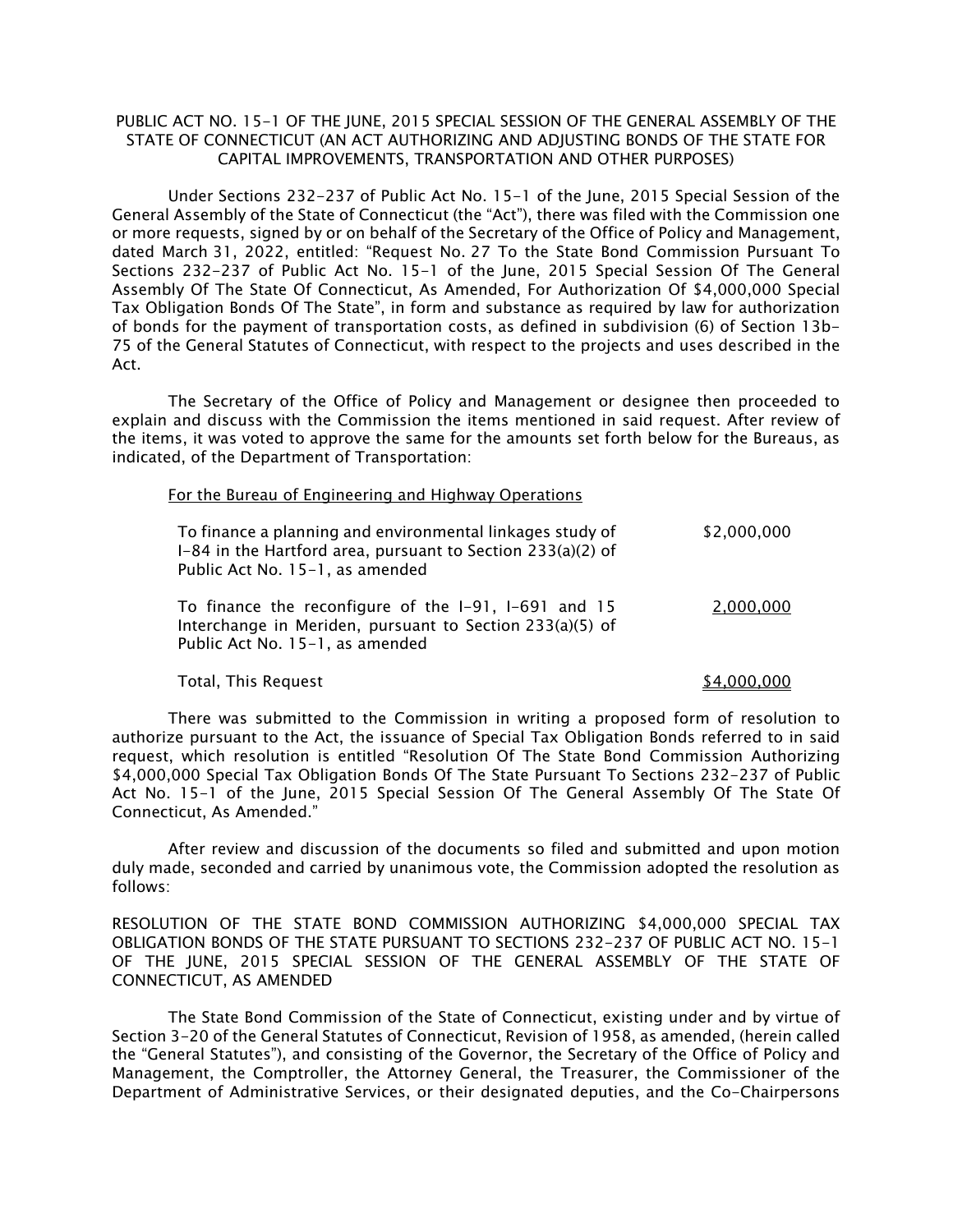and the Ranking Minority Members of the Joint Standing Committee on Finance, Revenue and Bonding, of said State;

DOES HEREBY FIND AND DIRECT THAT there has been filed with the State Bond Commission (1) one or more requests by the Secretary of the Office of Policy and Management of the State of Connecticut or designee for the authorization of bonds hereinafter mentioned, which request is dated March 31, 2022 and entitled: "Request No. 27 To The State Bond Commission Pursuant To Sections 232-237 of Public Act No. 15-1 of the June, 2015 Special Session Of The General Assembly Of The State Of Connecticut, As Amended, For Authorization Of \$4,000,000 Special Tax Obligation Bonds Of The State", and that said request is signed by or on behalf of said Secretary of the Office of Policy and Management or by or on behalf of such State officer, department or agency in accordance with the requirements of the Act and this Commission, and (2) any capital development impact statement and any human services facility colocation statement required to be filed with the Secretary of the Office of Policy and Management pursuant to section 4b-23 of the general statutes, any advisory report regarding the state conservation and development policies plan required pursuant to Section 16a-31 of the general statutes, and any statement regarding farmland required pursuant to subsection (g) of section 3-20 of the general statutes and section 22-6 of the general statutes, provided that this Commission may authorize said bonds without a finding that the reports and statements required aforesaid have been filed with it and authorizes the Secretary of this Commission to accept such reports and statements on its behalf. No funds derived from the sale of bonds authorized by this Commission without a finding that the reports and statements required hereby have been filed with it shall be allotted by the Governor for any project until the reports and statements required hereby with respect to such project, have been filed with the Secretary of this Commission.

DOES HEREBY DIRECT THAT all federal, private and other moneys now available or hereafter to be made available for costs in connection with the projects described and identified in said request of the Secretary of the Office of Policy and Management or designee shall be added to the State moneys available or becoming available under said Act for such projects and be used for such projects as if constituting such State moneys; and

## DOES HEREBY RESOLVE THAT:

Section 1. Special Tax Obligation Bonds of the State of Connecticut are hereby authorized to be issued in the amount of \$4,000,000 in order to provide funds for the purposes and projects described in the request of the Secretary of the Office of Policy and Management or designee entitled "Request No. 27 To The State Bond Commission Pursuant To Sections 232-237 of Public Act No. 15-1 of the June, 2015 Special Session Of The General Assembly Of The State Of Connecticut, As Amended, For Authorization of \$4,000,000 Special Tax Obligation Bonds Of The State", dated March 31, 2022, and said Request is hereby approved and ordered to be filed with the records of this meeting.

The aggregate amount of Special Tax Obligation Bonds authorized to date under the Act, including the \$4,000,000 authorized by this resolution, is \$2,239,817,219, of which amount bonds in the amount of \$629,658,036 have previously been issued.

Section 2. The form, date, maturities and other details of such authorized but unissued bonds shall be hereafter determined by this Commission or by the State Treasurer acting in accordance with procedures to be established by this Commission.

Section 3. The projects and uses more particularly set forth and described in Request No. 27, aforesaid, may be revised and modified from time to time, if required, by the Department of Transportation, within specific subsections of the Act.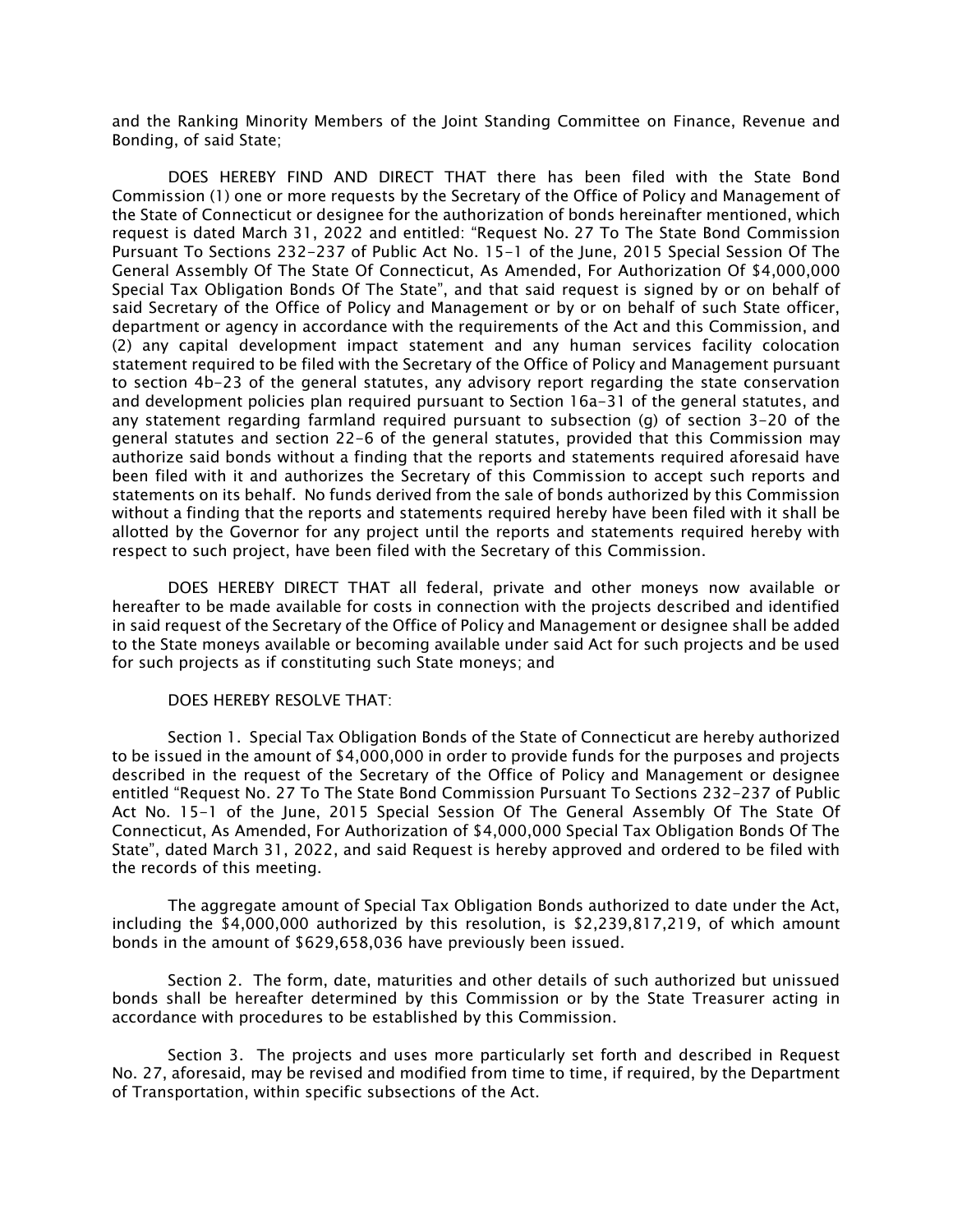Section 4. The Secretary or designee is authorized to accept on behalf of this Commission, the reports and statements required to be filed by the Act.

(Item 18)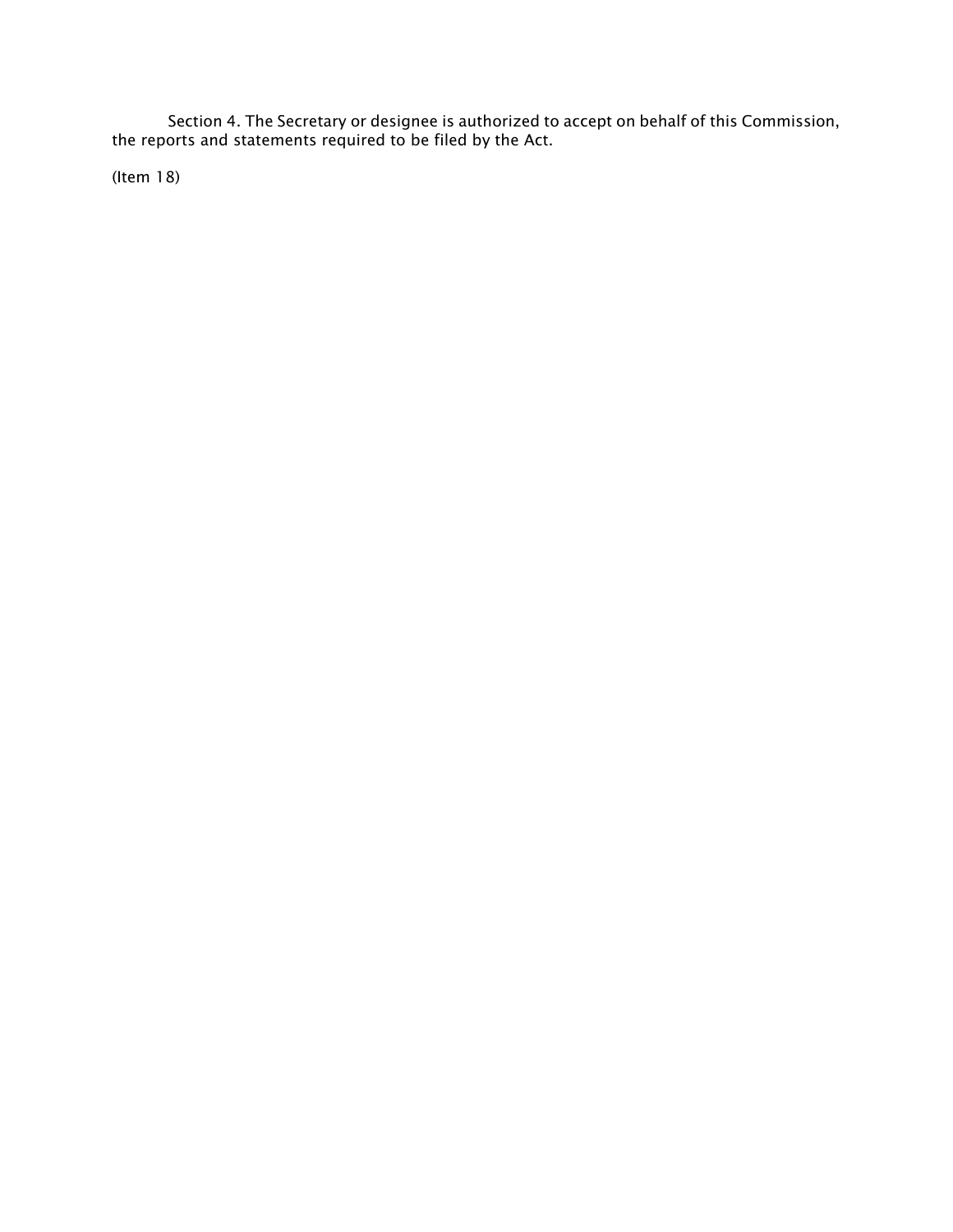## SECTION 2 OF PUBLIC ACT NO. 11-57 OF THE GENERAL ASSEMBLY OF THE STATE OF CONNECTICUT, JANUARY 2011 SESSION, AS AMENDED, (AN ACT CONCERNING AUTHORIZATION OF BONDS OF THE STATE FOR CAPITAL IMPROVEMENTS AND OTHER PURPOSES)

Under Section 2 of Public Act No. 11-57 of the General Assembly of the State of Connecticut, January 2011 Session, as amended (the "Act"), there was filed with the Commission one or more requests, signed by or on behalf of the Secretary of the Office of Policy and Management or by or on behalf of an officer, department or agency referred to in the Act, dated March 31, 2022 and entitled: "Request No. 99 to the State Bond Commission Pursuant to Section 4 of Public Act No. 11-57 of the General Assembly of the State of Connecticut, January 2011 Session, as amended, for Authorization of \$595,000 Bonds of the State under Section 2 of said Act", in form and substance as required by law for authorization of bonds for the purposes described in Section 2 of the Act.

The Commissioner of the Department of Administrative Services or his designee then proceeded to explain and discuss with the Commission the items mentioned in the request or requests. After review of the items, it was voted to approve the same for the amounts set forth below:

| <b>REQUEST</b> | <b>PROJECT</b>                         | <b>BOND FUND</b><br><b>ACCOUNT</b> | <b>AMOUNT</b> |
|----------------|----------------------------------------|------------------------------------|---------------|
| 99             | (d)(1) Department of Veteran's Affairs | 17121                              | \$595,000     |
|                | Power plant upgrades in Rocky Hill.    |                                    |               |

#### \$ 595,000

Thereupon there was submitted to the Commission, in writing, a proposed form of a resolution to authorize pursuant to Public Act No. 11-57 the issuance of the bonds referred to in the request and entitled "Resolution of the State Bond Commission Authorizing \$595,000 Bonds of the State of Connecticut Pursuant to Section 2 of Public Act No. 11-57 of the General Assembly of the State of Connecticut, January 2011 Session, as amended."

After review and discussion of the documents so filed and submitted and upon motion duly made, seconded and carried by unanimous vote, the Commission adopted the resolution as follows:

RESOLUTION OF THE STATE BOND COMMISSION AUTHORIZING \$595,000 BONDS OF THE STATE OF CONNECTICUT PURSUANT TO SECTION 2 OF PUBLIC ACT NO. 11-57 OF THE GENERAL ASSEMBLY OF THE STATE OF CONNECTICUT, JANUARY 2011 SESSION, AS AMENDED

The State Bond Commission of the State of Connecticut, existing under and by virtue of Section 3-20 of the General Statutes of Connecticut and consisting of the Governor, the Treasurer, the Comptroller, the Attorney General, the Secretary of the Office of Policy and Management, the Commissioner of the Department of Administrative Services and the Cochairpersons and the ranking minority members of the Committee on Finance, Revenue and Bonding of the General Assembly, of the State,

DOES HEREBY FIND THAT there has been filed with the State Bond Commission one or more requests by or on behalf of the Secretary of the Office of Policy and Management of the State of Connecticut for the authorization of the bonds hereinafter mentioned, dated March 31, 2022 and entitled "Request No. 99, to the State Bond Commission Pursuant to Section 4 of Public Act No. 11-57 of the General Assembly of the State of Connecticut, January 2011 Session, as amended, for Authorization of \$595,000 Bonds of the State under Section 2 of said Act";

THAT said request is signed by or on behalf of the Secretary of the Office of Policy and Management or by or on behalf of an officer, department, or agency referred to in the Act, and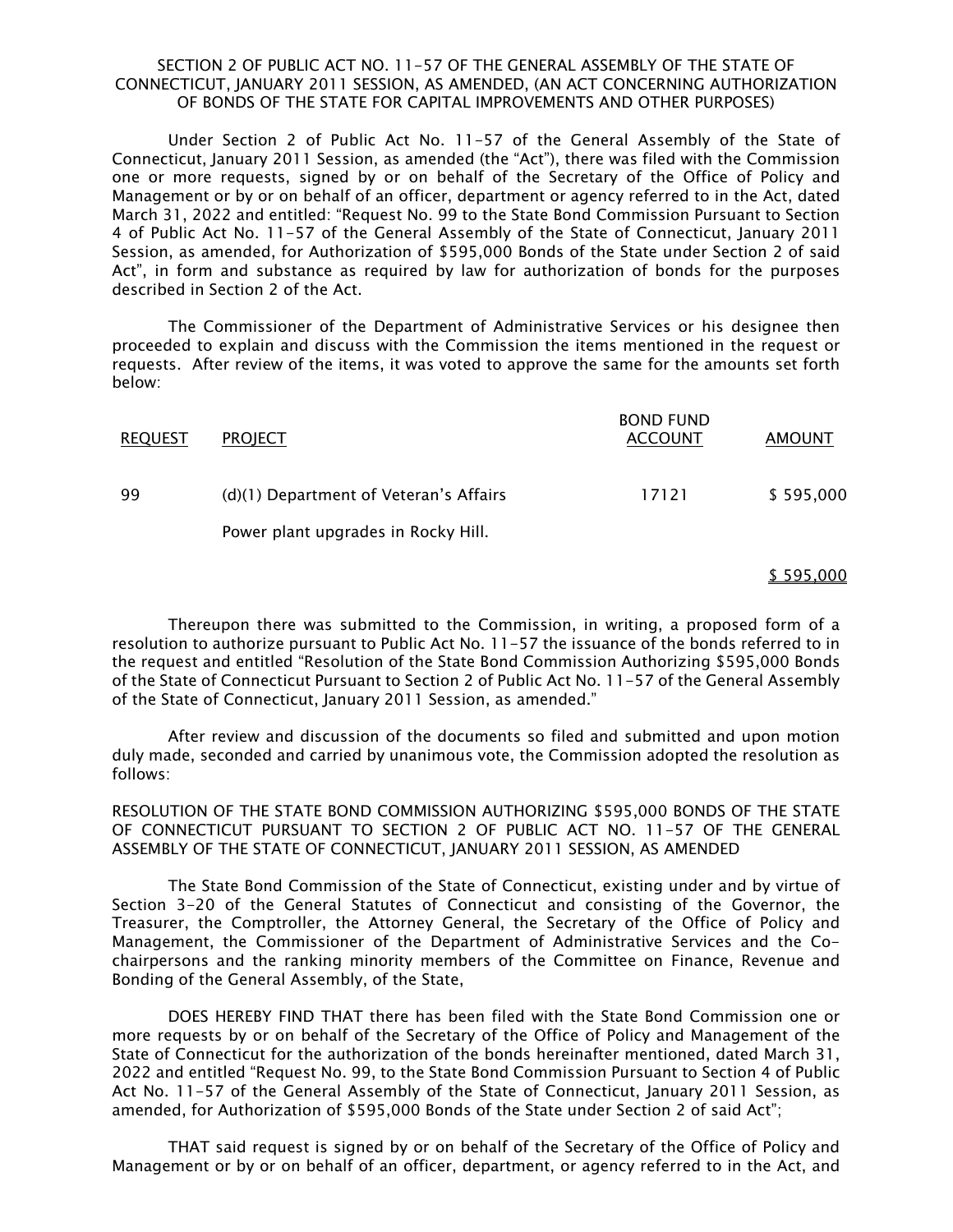all such terms and conditions as the State Bond Commission requires are stated therein and the request or requests are in all other respects sufficient for authorization of bonds of the State under or pursuant to Section 2 of Public Act No. 11-57 of the General Assembly of the State of Connecticut, January 2011 Session, as amended;

THAT, there has been filed with the State Bond Commission all other documents required by subsection (g) of Section 3-20 of the General Statutes of Connecticut or by the State Bond Commission including any human services facility colocation statement, to be filed with the Secretary of the Office of Policy and Management, if so requested by the Secretary, pursuant to Section 4b-23, as amended, of the General Statutes, any statement from the Commissioner of Agriculture pursuant to Section 22-6 of the General Statutes for project which would convert twenty-five acres or more of prime farmland to a non-agricultural use, any capital development impact statement required to be filed with the Secretary of the Office of Policy and Management, if so required by the Secretary, pursuant to Section 4b-23, as amended of the General Statutes, a statement as to the full cost of the project or purpose when completed and the estimated operating cost for any structure, equipment or facility to be constructed or acquired, and any advisory statement regarding the State Conservation and Development Policies Plan required by Section 16a-31 of the General Statutes; and THAT the authorization of such bonds will be in the best interests of the State; and

DOES HEREBY DIRECT THAT all federal, private and other moneys now available or hereafter to be made available for costs in connection with the project described and identified in said request by or on behalf of the Secretary of the Office of Policy and Management shall be added to the State moneys available or becoming available under said Act for such project and be used for such project as if constituting such State moneys; and

# DOES HEREBY RESOLVE THAT:

Section 1. The amount of General State Purposes Bonds (2011 Act) authorized to be issued pursuant to Section 2 of Public Act No. 11-57 of the January 2011 Session, of the General Assembly of the State of Connecticut, as amended, is hereby increased by \$595,000 in order to provide funds for the purpose and project described in the request submitted by or on behalf of the Secretary of the Office of Policy and Management and entitled "Request No. 99 to the State Bond Commission Pursuant to Section 4 of Public Act No. 11-57 of the General Assembly of the State of Connecticut, January 2011 Session, as amended for Authorization of \$595,000 Bonds of the State under Section 2 of said Act", dated March 31, 2022 and hereby approved and ordered to be filed with the records of this meeting.

The aggregate amount of General State Purposes Bonds (2011 Act) authorized to date pursuant to Section 2 of the Act, including the \$595,000.00 authorized by this resolution, is \$159,175,233.00 of which amount bonds in the amount of \$149,283,646.18 have previously been issued.

Section 2. The form, date, maturities and other details of such authorized but unissued bonds shall be hereafter determined by this Commission or by the State Treasurer acting in accordance with procedures to be established by this Commission.

(Item 19)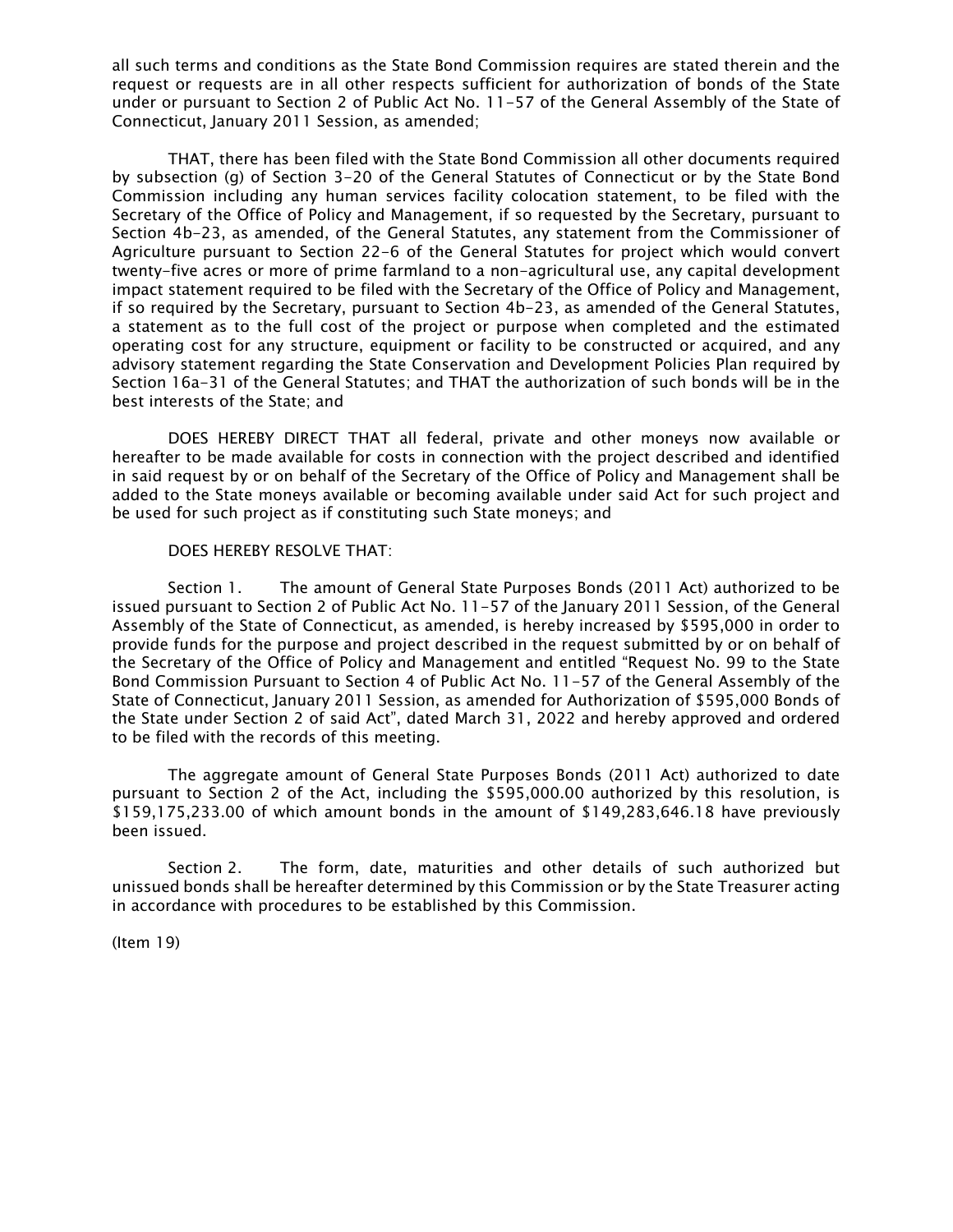# SECTION 33 OF PUBLIC ACT NO. 90-270 OF THE GENERAL ASSEMBLY OF THE STATE OF CONNECTICUT, AS AMENDED (AN ACT CONCERNING THE AUTHORIZATION OF BONDS OF THE STATE FOR ECONOMIC DEVELOPMENT AND MANUFACTURING ASSISTANCE AND DEFENSE DIVERSIFICATION PROJECTS)

Under Section 33 of Public Act 90-270 of the General Assembly of the State of Connecticut, as amended (the "Act"), there was filed with the Commission one or more requests, signed by or on behalf of the Secretary of the Office of Policy and Management or by or on behalf of an officer, department or agency referred to in the Act, dated March 31, 2022 and entitled: "Request No. 614 to the State Bond Commission Pursuant to Section 33 of Public Act 90-270 of the General Assembly of the State of Connecticut, As Amended, for Authorization of \$3,000,000 Bonds of the State under Section 33 of said Act", in form and substance as required by law for authorization of bonds for the purposes described in the Act.

The Secretary of the Office of Policy and Management or designee then proceeded to explain and discuss with the Commission the item mentioned in the request or requests. After review of the item, it was voted to approve the same for the amount set forth below:

| <b>REQUEST</b><br><u>NO.</u> | <b>PROJECT</b>                                                                                                                       | <b>BOND FUND</b><br><b>ACCOUNT</b> | <b>AMOUNT</b> |
|------------------------------|--------------------------------------------------------------------------------------------------------------------------------------|------------------------------------|---------------|
|                              | Section 33 For the Department of Economic<br>and Community Development: Economic<br>Development and Manufacturing Assistance<br>Act. |                                    |               |
| 614                          | provide a grant-in-aid to the<br>To:<br>Center for<br>Connecticut<br>Advanced<br>Technology to support program operations.           | 12034                              |               |
|                              | Allocation and Bond Authorization                                                                                                    |                                    | \$3,000,000   |
|                              | Total Allocation and Bond Authorization for<br>Request Nos. 614                                                                      |                                    | \$3.000.000   |

Thereupon there was submitted to the Commission, in writing, a proposed form of a resolution to authorize pursuant to Public Act 90-270 the issuance of the bonds referred to in the request and entitled "Resolution of the State Bond Commission Authorizing \$3,000,000 Bonds of the State of Connecticut Pursuant to Public Act No. 90-270 of the General Assembly of the State of Connecticut, As Amended."

After review and discussion of the documents so filed and submitted and upon motion duly made, seconded and carried by a majority vote of the Executive Department members and a majority vote of the Commission, the Commission adopted the resolution as follows:

RESOLUTION OF THE STATE BOND COMMISSION AUTHORIZING \$3,000,000 BONDS OF THE STATE OF CONNECTICUT PURSUANT TO PUBLIC ACT NO. 90-270 OF THE GENERAL ASSEMBLY OF THE STATE OF CONNECTICUT, AS AMENDED

The State Bond Commission of the State of Connecticut, existing under and by virtue of Section 3-20 of the General Statutes of Connecticut and consisting of the Governor, the Treasurer, the Comptroller, the Attorney General, the Secretary of the Office of Policy and Management, the Commissioner of the Department of Administrative Services, the Co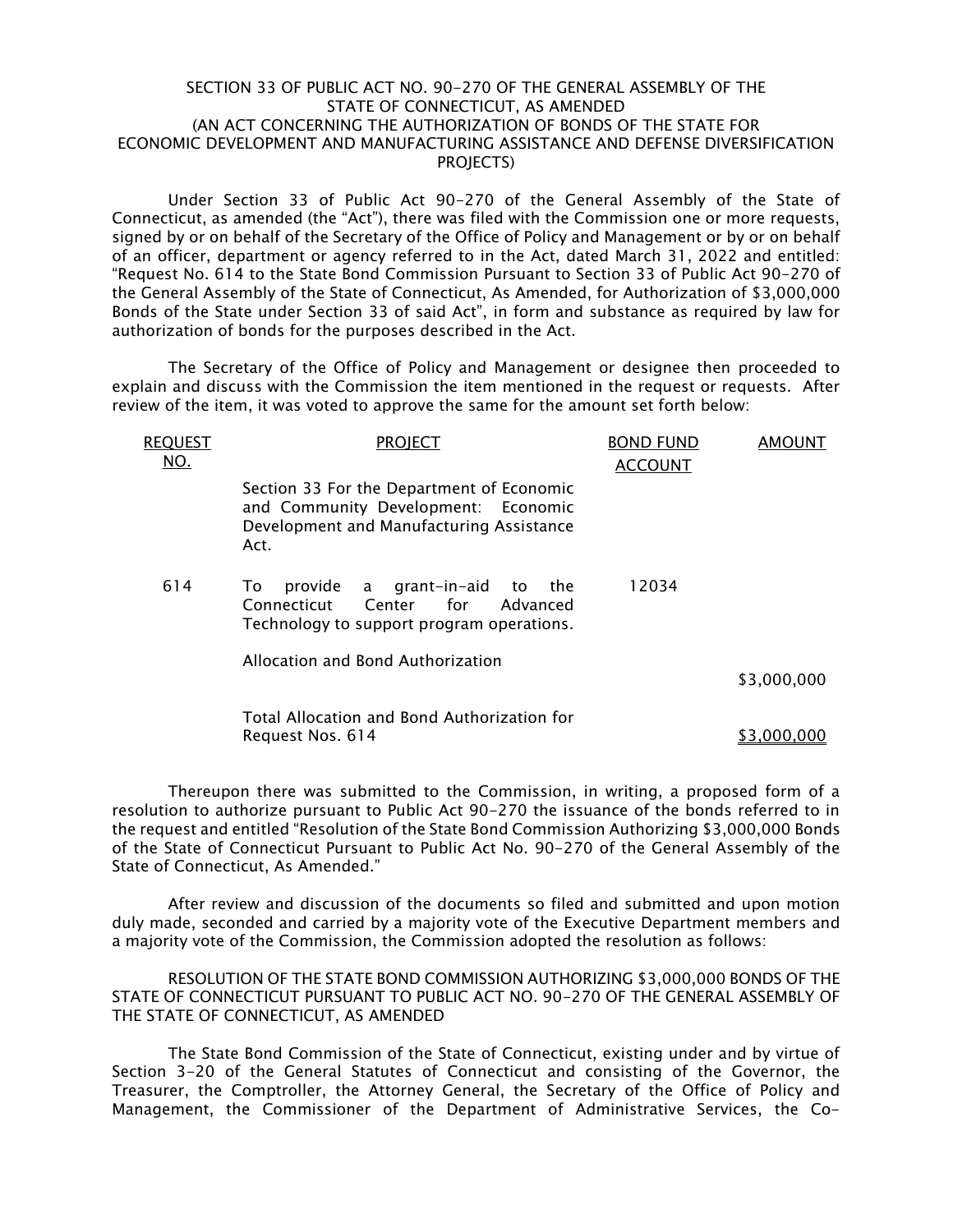chairpersons and the ranking minority members of the Committee on Finance, Revenue and Bonding of the General Assembly, of the State,

DOES HEREBY FIND THAT there has been filed with the State Bond Commission one or more requests by or on behalf of the Secretary of the Office of Policy and Management of the State of Connecticut for the authorization of the bonds hereinafter mentioned, dated March 31, 2022 and entitled "Request No. 614 to the State Bond Commission Pursuant to Section 33 of Public Act No. 90-270 of the General Assembly of the State of Connecticut, as amended, for Authorization of \$3,000,000 Bonds of the State under Section 33 of said Act";

THAT said request is signed by or on behalf of the Secretary of the Office of Policy and Management or by or on behalf of an officer, department, or agency referred to in the Act, and all such terms and conditions as the State Bond Commission requires are stated therein and the request or requests are in all other respects sufficient for authorization of bonds of the State under or pursuant to Section 33 of Public Act No. 90-270 of the General Assembly of the State of Connecticut, as amended;

THAT, there has been filed with the State Bond Commission all other documents required by subsection (g) of Section 3-20 of the General Statutes of Connecticut or by the State Bond Commission, including any human services facility colocation statement to be filed with the Secretary of the Office of Policy and Management, if so requested by the Secretary, pursuant to Section 4b-23, as amended, of the General Statutes, any statement from the Commissioner of Agriculture pursuant to Section 22-6 of the General Statutes for projects which would convert twenty-five acres or more of prime farmland to a non-agricultural use, any capital development impact statement required to be filed with the Secretary of the Office of Policy and Management, if so required by the Secretary, pursuant to Section 4b-23, as amended, of the General Statutes, a statement as to the full cost of the project or purpose when completed and the estimated operating cost for any structure, equipment or facility to be constructed or acquired, and any advisory statement regarding the State Conservation and Development Policies Plan required by Section 16a-31 of the General Statutes;

THAT the authorization of such bonds will be in the best interests of the State;

THAT in accordance with Section  $3-20(q)(1)(A)(ii)$  of the General Statutes, the State Bond Commission finds that the authorization of such bonds, together with all bond authorizations approved this calendar year including on the date hereof, in the aggregate do not exceed the calendar year limit established in accordance with Section 3-20(d)(2) of the General Statutes of Connecticut; and

DOES HEREBY DIRECT THAT all federal, private and other moneys now available or hereafter to be made available for costs in connection with the project described and identified in said request by or on behalf of the Secretary of the Office of Policy and Management shall be added to the State moneys available or becoming available under said Act for such project and be used for such project as if constituting such State moneys; and

# DOES HEREBY RESOLVE THAT:

Section 1. The amount of Economic Development and Manufacturing Assistance Bonds authorized to be issued pursuant to Section 33 of Public Act No. 90-270 of the General Assembly of the State of Connecticut, as amended, is hereby increased by \$3,000,000 in order to provide funds for the purposes and projects described in the request submitted by or on behalf of the Secretary of the Office of Policy and Management and entitled "Request No. 614 to the State Bond Commission Pursuant to Section 33 of Public Act 90-270 of the General Assembly of the State of Connecticut, as amended, for authorization of \$3,000,000 Bonds of the State", dated March 31, 2022 and hereby approved and ordered to be filed with the records of this meeting.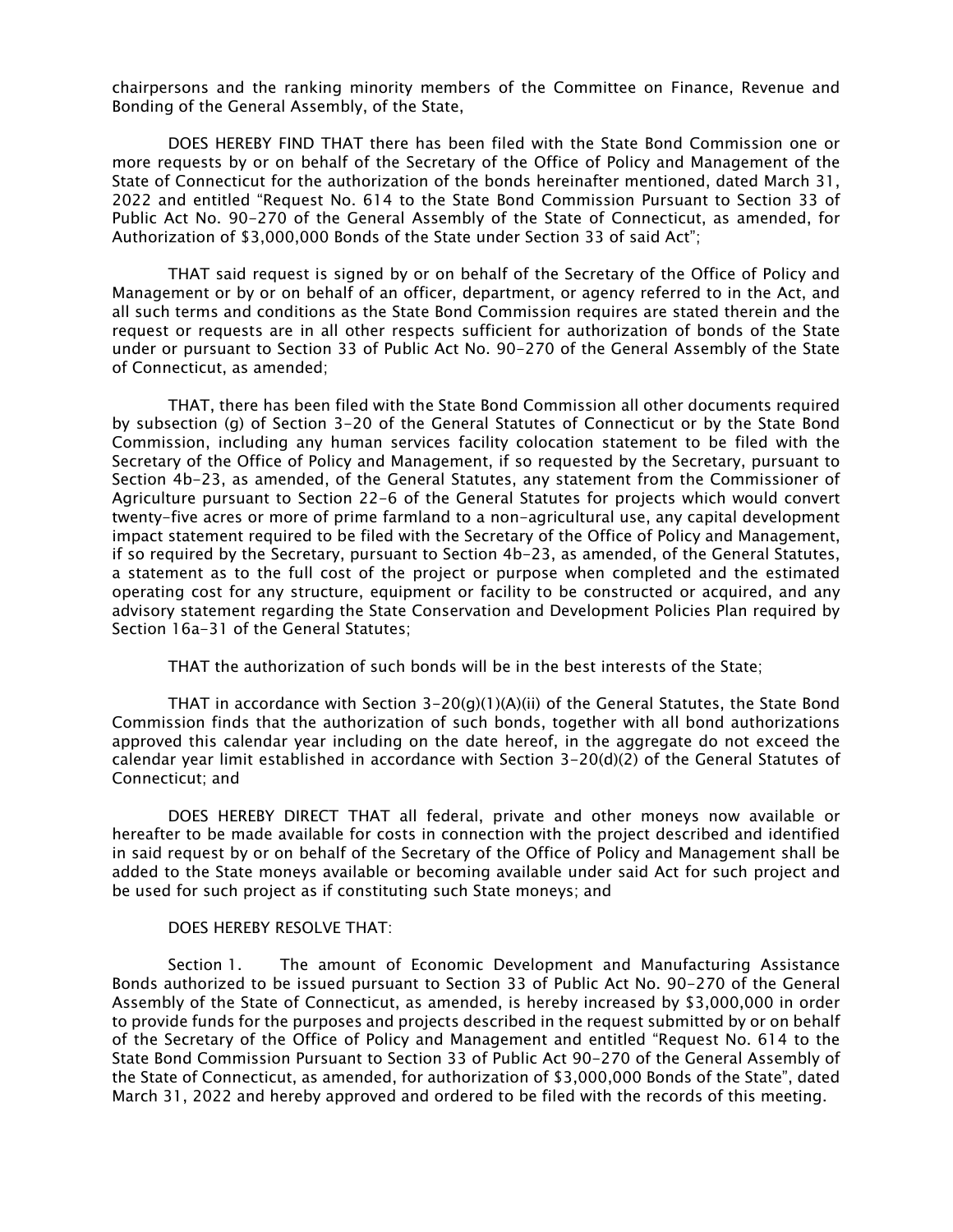The aggregate amount of Economic Development and Manufacturing Assistance Bonds authorized to date pursuant to Section 33 of Public Act No. 90-270, including the \$3,000,000 authorized by this resolution, is \$1,696,526,443. Bonds in the principal amount of \$1,516,881,327 (Series A through Series HHH) have previously been issued.

Section 2. The form, date, maturities and other details of such authorized but unissued bonds shall be hereafter determined by this Commission or by the State Treasurer acting in accordance with procedures to be established by this Commission.

(Item 20)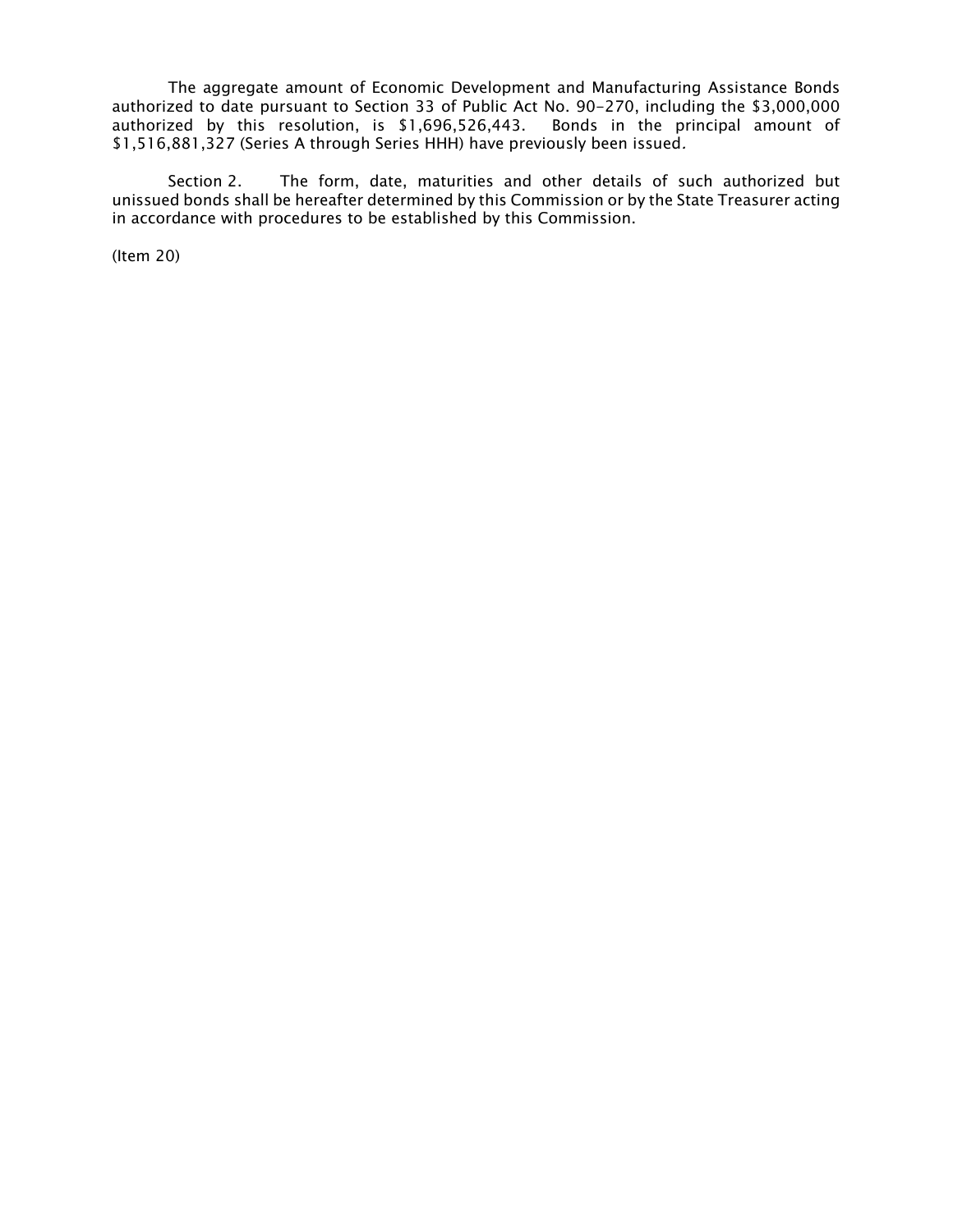# SUBSECTION (c) OF SECTION 14 OF PUBLIC ACT NO. 87-584 OF THE GENERAL ASSEMBLY OF THE STATE OF CONNECTICUT, JANUARY 1987 SESSION, AS AMENDED

Under subsection (c) of Section 14 of Public Act No. 87-584 of the General Assembly of the State of Connecticut, January 1987 Session, as amended (the "Act"), there was filed with the Commission one or more requests, signed by or on behalf of the Secretary of the Office of Policy and Management, dated March 31, 2022 and entitled: "Request No. 73 to the State Bond Commission Pursuant to Subsection (c) of Section 14 of Public Act No. 87-584 of the General Assembly of the State of Connecticut, January 1987 Session, as amended, for Authorization of \$30,000,000 Bonds of the State under Sections 11 through 14 of said Act", in form and substance as required by law for authorization of bonds for the purposes described in Sections 11 through 14 of the Act.

The Secretary of the Office of Policy and Management or his designee then proceeded to explain and discuss with the Commission the item mentioned in the request or requests. After review of the item, it was voted to approve the same for the amount set forth below:

| <b>REQUEST</b> | <b>PROJECT</b>                           | <b>BOND FUND</b><br><b>ACCOUNT</b> | <b>AMOUNT</b> |
|----------------|------------------------------------------|------------------------------------|---------------|
| 73             | Office of Policy and Management          | 12050                              | \$30,000,000  |
|                | Local Capital<br><b>Improvement Fund</b> |                                    |               |
|                | Various Projects                         |                                    |               |

#### \$30,000,000

Thereupon there was submitted to the Commission, in writing, a proposed form of a resolution to authorize pursuant to Public Act No. 87-584 the issuance of the bonds referred to in the request and entitled "Resolution of the State Bond Commission Authorizing \$30,000,000 Bonds of the State of Connecticut Pursuant to Sections 11 through 14 of Public Act No. 87-584 of the General Assembly of the State of Connecticut, January 1987 Session, as amended."

After review and discussion of the documents so filed and submitted and upon motion duly made, seconded and carried by unanimous vote, the Commission adopted the resolution as follows:

RESOLUTION OF THE STATE BOND COMMISSION AUTHORIZING \$30,000,000 BONDS OF THE STATE OF CONNECTICUT PURSUANT TO SECTIONS 11 THROUGH 14 OF PUBLIC ACT NO. 87-584 OF THE GENERAL ASSEMBLY OF THE STATE OF CONNECTICUT, JANUARY 1987 SESSION, AS AMENDED.

The State Bond Commission of the State of Connecticut, existing under and by virtue of Section 3-20 of the General Statutes of Connecticut and consisting of the Governor, the Treasurer, the Comptroller, the Attorney General, the Secretary of the Office of Policy and Management, the Commissioner of the Department of Administrative Services and the Cochairpersons and the ranking minority members of the Committee on Finance, Revenue and Bonding of the General Assembly, of the State,

DOES HEREBY FIND THAT there has been filed with the State Bond Commission one or more requests by or on behalf of the Secretary of the Office of Policy and Management of the State of Connecticut for the authorization of the bonds hereinafter mentioned, dated March 31,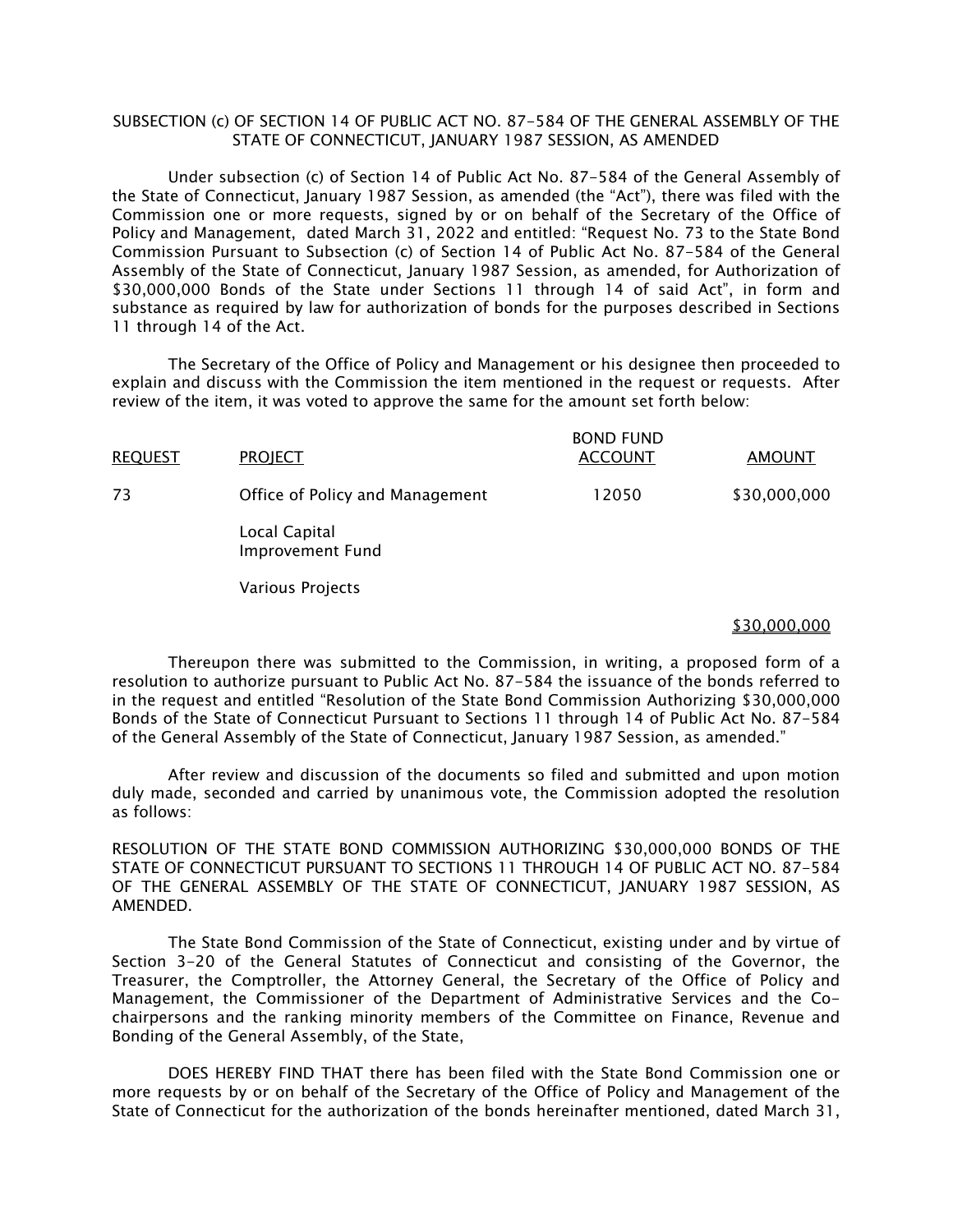2022 and entitled "Request No. 73 to the State Bond Commission Pursuant to Subsection (c) of Section 14 of Public Act No. 87-584 of the General Assembly of the State of Connecticut, January 1987 Session, as amended, for Authorization of \$30,000,000 Bonds of the State under Sections 11 through 14 of said Act";

THAT said request is signed by or on behalf of the Secretary of the Office of Policy and Management or by or on behalf of an officer, department, or agency referred to in the Act, and all such terms and conditions as the State Bond Commission requires are stated therein and the request or requests are in all other respects sufficient for authorization of bonds of the State under or pursuant to Sections 11 through 14 of Public Act No. 87-584 of the General Assembly of the State of Connecticut, January 1987 Session, as amended;

THAT, there has been filed with the State Bond Commission all other documents required by subsection (g) of Section 3-20 of the General Statutes of Connecticut or by the State Bond Commission including any human services facility colocation statement, to be filed with the Secretary of the Office of Policy and Management, if so requested by the Secretary, pursuant to Section 4b-23, as amended, of the General Statutes, any statement from the Commissioner of Agriculture pursuant to Section 22-6 of the General Statutes for projects which would convert twenty-five acres or more of prime farmland to a non-agricultural use, any capital development impact statement required to be filed with the Secretary of the Office of Policy and Management, if so required by the Secretary, pursuant to Section 4b-23, as amended of the General Statutes, a statement as to the full cost of the project or purpose when completed and the estimated operating cost for any structure, equipment or facility to be constructed or acquired, and any advisory statement regarding the State Conservation and Development Policies Plan required by Section 16a-31 of the General Statutes; and THAT the authorization of such bonds will be in the best interests of the State; and

DOES HEREBY DIRECT THAT all federal, private and other moneys now available or hereafter to be made available for costs in connection with the project described and identified in said request by or on behalf of the Secretary of the Office of Policy and Management shall be added to the State moneys available or becoming available under said Act for such project and be used for such project as if constituting such State moneys; and

## DOES HEREBY RESOLVE THAT:

Section 1. The amount of Local Capital Improvement Fund Bonds (1987 Act) authorized to be issued pursuant to Sections 11 through 14 of Public Act No. 87-584 of the January 1987 Session of the General Assembly of the State of Connecticut, as amended, is hereby increased by \$30,000,000 in order to provide funds for the purposes and projects described in the request submitted by or on behalf of the Secretary of the Office of Policy and Management and entitled "Request No. 73 to the State Bond Commission Pursuant to Subsection (c) of Section 14 of Public Act. No. 87-584 of the General Assembly of the State of Connecticut, January 1987 Session, as amended, for Authorization of \$30,000,000 Bonds of the State under Sections 11 through 14 of said Act", dated March 31, 2022 and hereby approved and ordered to be filed with the records of this meeting.

The aggregate amount of Local Capital Improvement Fund Bonds (1987 Act) authorized to date pursuant to Sections 11 through 14 of the Act, including the \$30,000,000 authorized by this resolution is \$980,000,000 of which amount bonds in the principal amount of \$950,000,000 (Series A through MMM) have previously been issued.

Section 2. The form, date, maturities and other details of such authorized but unissued bonds shall be hereafter determined by this Commission or by the State Treasurer acting in accordance with procedures to be established by this Commission. (Item 21)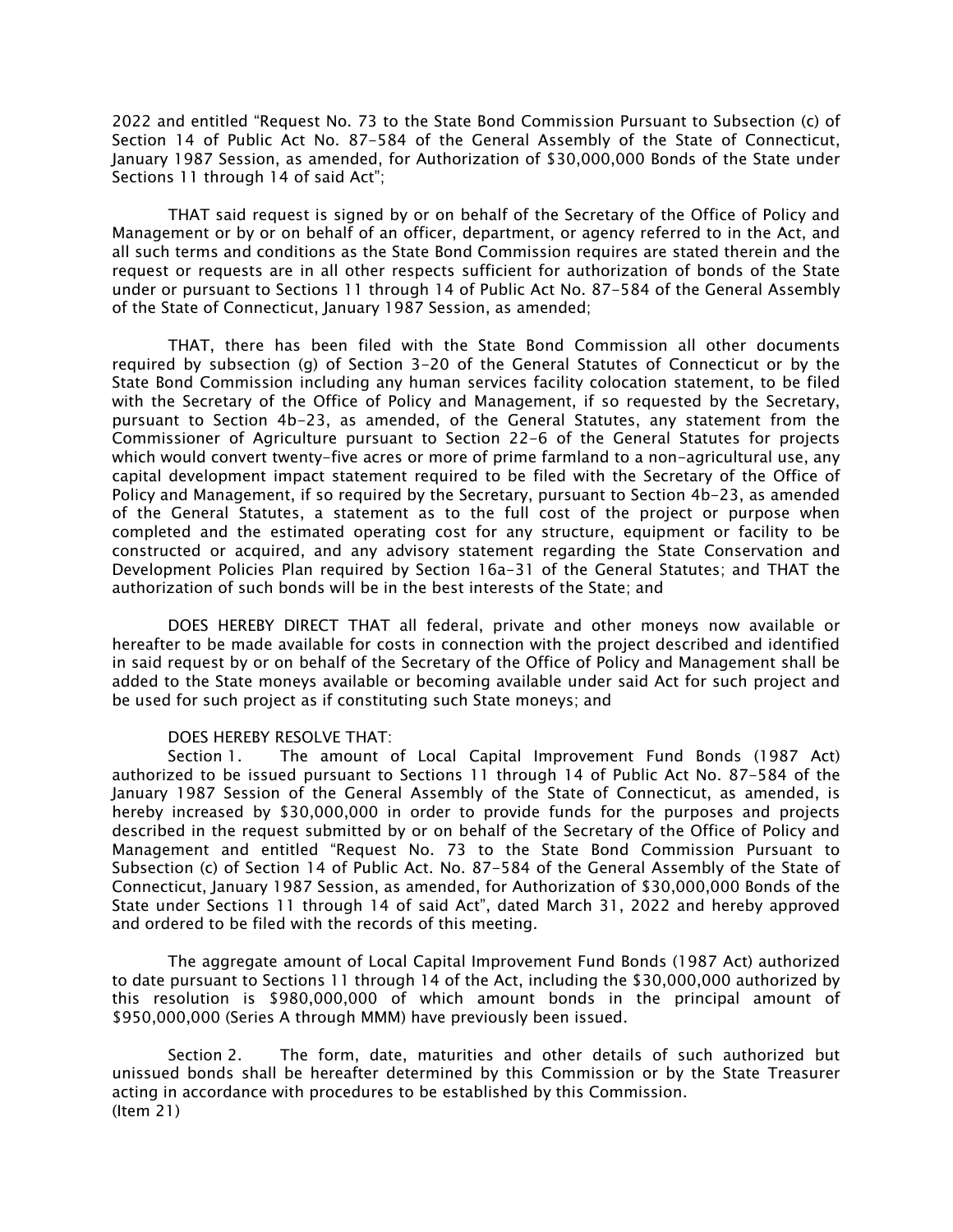# PUBLIC ACT NO. 86-420 (FEBRUARY 1986 SESSION) OF THE GENERAL ASSEMBLY OF THE STATE OF CONNECTICUT, AS AMENDED, AND SECTION 3-20 OF THE GENERAL STATUTES, AS AMENDED.

Pursuant to and under Public Act No. 86-420, February 1986 Session of the General Assembly of the State of Connecticut, as amended, referred to in Schedule C, there was filed a request with the State Bond Commission as set forth in Schedule C attached hereto and hereby made a part hereof.

After discussion of the request, there was submitted to the State Bond Commission in writing a proposed form of resolution entitled: "RESOLUTION OF THE STATE BOND COMMISSION TO AUTHORIZE THE USE OF PREVIOUSLY ALLOCATED FUNDS OF THE STATE PURSUANT TO PUBLIC ACT NO. 86-420, FEBRUARY 1986 SESSION OF THE GENERAL ASSEMBLY OF THE STATE OF CONNECTICUT, AS AMENDED."

After review and discussion of the documents filed and submitted, and of various supporting data, and upon motion duly made, seconded and carried by unanimous vote, the State Bond Commission approved:

(A) the Request as signed by or on behalf of the Acting Secretary of the Office of Policy and Management and dated the date set forth therein, and made the findings with respect to said request, and adopted the direction with respect to said request next hereafter mentioned and directed that said request be made a part of the records of this meeting; and

(B) the Resolution submitted to this meeting referred to and identified above, and resolved to make the same effective as and for the Resolution of the State Bond Commission pursuant to and in conformity with law, and directed that the original of said resolution be made a part of the records of this meeting.

# SCHEDULE C

BOND ACT OR STATUTE: Public Act No. 86-420, February 1986 Session of the General Assembly of the State of Connecticut, as amended

REQUEST NO.: provided below

DATE OF REQUEST: March 31, 2022

PROJECT DESCRIPTION:

The reallocation of funds from the Clean Water Fund State Account to the Drinking Water Fund State Account to meet the State match for the federal capitalization grants for the State's Drinking Water Program. The funds will be disbursed by the Department of Public Health for drinking water projects and for costs associated therewith:

| <u>Request</u> | <b>Bond Fund Account</b> | Amount       |
|----------------|--------------------------|--------------|
| 345            | 21014                    | \$12,803,711 |

Total This Request:

\$12,803,711

Amount Requested: \$12,803,711 Amount Approved: \$12,803,711 Item No.: 22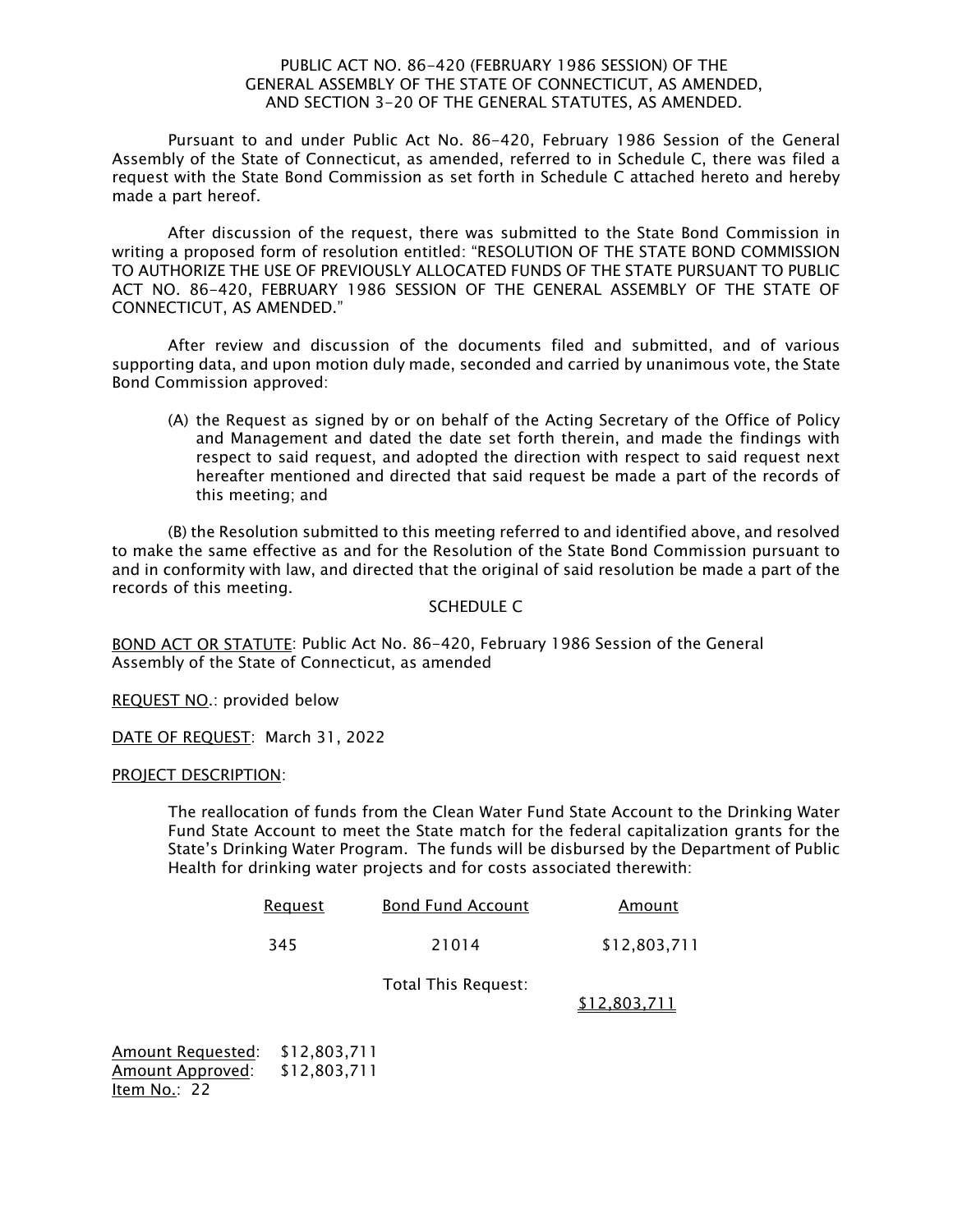# SECTION 21(a) OF PUBLIC ACT NO. 79-607 OF THE GENERAL ASSEMBLY OF THE STATE OF CONNECTICUT, AS AMENDED (AN ACT CONCERNING THE AUTHORIZATION OF BONDS OF THE STATE FOR URBAN ACTION AND ESTABLISHING A STATE HISTORIC PRESERVATION BOARD)

Under Section 21(b)(6)(B) of Public Act 79-607 of the General Assembly of the State of Connecticut, as amended (the "Act"), there was filed with the Commission one or more requests, signed by or on behalf of the Secretary of the Office of Policy and Management or by or on behalf of an officer, department or agency referred to in the Act, dated March 31, 2022 and entitled: "Request Nos. 1584, 1585, 1586, 1587, 1588, 1589, 1590, 1591, 1592, 1593, 1594, 1595, 1596, 1597, 1598, 1599, 1600, 1601, 1602, 1603, 1604, 1605, 1606, 1607, 1608, 1609, 1610, 1611, 1612, 1613, 1614, 1615, 1616, 1617, 1618, 1619, 1620, 1621, 1622, 1623, 1624, 1625, 1626, 1627, 1628, 1629, 1630, 1631, 1632, 1633, 1634, 1635, 1636, 1637, 1638, 1639, 1640, 1641, 1642, 1643 and 1644 to the State Bond Commission Pursuant to Section 21(a) of Public Act 79- 607 of the General Assembly of the State of Connecticut, as amended, for Authorization of \$121,356,214 Bonds of the State under Section 21(a) of said Act", in form and substance as required by law for authorization of bonds for the purposes described in Section 21(b)(6)(B) of the Act.

The Secretary of the Office of Policy and Management or designee then proceeded to explain and discuss with the Commission the items mentioned in the request or requests. After review of the items, it was voted to approve the same for the amounts set forth below:

| <b>REQUEST</b><br>NOS. | <b>PROJECT</b>                                                                                                                                                                                                                                                                                                                  | <b>BOND FUND</b><br><b>ACCOUNT</b> | <b>AMOUNT</b> |
|------------------------|---------------------------------------------------------------------------------------------------------------------------------------------------------------------------------------------------------------------------------------------------------------------------------------------------------------------------------|------------------------------------|---------------|
|                        | Section 21(b)(6)(B) For the Office of Policy and<br>Management: Grants-in-Aid for<br>Urban<br>Development Projects including Economic and<br>Community Development, Transportation,<br>Environmental Protection, Public Safety,<br>Children and Families and Social Services<br>Projects.                                       |                                    |               |
|                        | Department of Economic and Community<br><b>Development</b>                                                                                                                                                                                                                                                                      |                                    |               |
| 1584                   | To provide funding to the Connecticut<br>Communities Challenge Grant Program, Phase<br>2, at the Department of Economic and<br>Community Development. Grants will be<br>targeted to communities to improve livability,<br>convenience, and appeal. Up to 50% of the<br>funds will be allocated to distressed<br>municipalities. | 13019                              |               |

Allocation and Bond Authorization \$25,000,000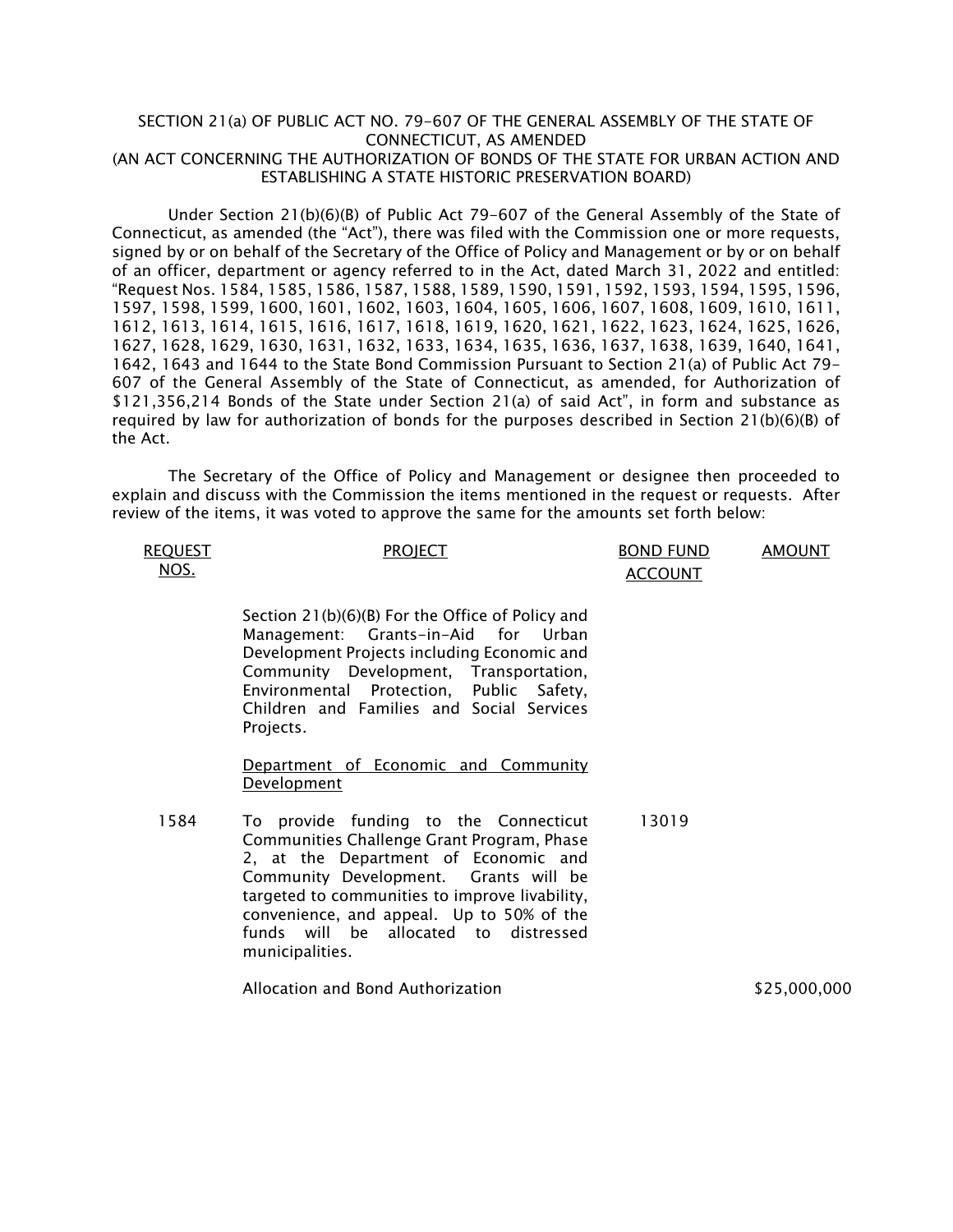| <b>REQUEST</b><br><u>NOS.</u> | <b>PROJECT</b>                                                                                                                                                                                                                                                       | <b>BOND FUND</b><br><b>ACCOUNT</b> | <b>AMOUNT</b> |
|-------------------------------|----------------------------------------------------------------------------------------------------------------------------------------------------------------------------------------------------------------------------------------------------------------------|------------------------------------|---------------|
| 1585                          | To provide a grant-in-aid to the Town of<br>Wethersfield for town wide improvements to<br>street lighting, public parking, and library and<br>infrastructure improvements.                                                                                           | 13019                              |               |
|                               | Allocation and Bond Authorization                                                                                                                                                                                                                                    |                                    | \$4,000,000   |
| 1586                          | To provide a grant-in-aid to the City of<br>Hartford for neighborhood and streetscape<br>including<br>Park.<br>improvements<br>Pope<br>Improvements will include additional lighting,<br>splashpads, improved traffic safety and the<br>planting of trees.           | 13019                              |               |
|                               | Allocation and Bond Authorization                                                                                                                                                                                                                                    |                                    | \$7,750,000   |
| 1587                          | To provide a grant-in-aid to the Town of<br>Mansfield for upgrades to Town Hall and Town<br>Offices.                                                                                                                                                                 | 13019                              |               |
|                               | Allocation and Bond Authorization                                                                                                                                                                                                                                    |                                    | \$834,000     |
| 1588                          | To provide a grant-in-aid to Connecticut<br>Landmarks for repairs and improvements to<br>10 historic sites across the state.                                                                                                                                         | 13019                              |               |
|                               | Allocation and Bond Authorization                                                                                                                                                                                                                                    |                                    | \$865,000     |
| 1589                          | To provide a grant-in-aid to the Town of<br>Hamden for Keefe Center upgrades and<br>repairs to the buildings' window, roof, HVAC,<br>gym, and front lobby.                                                                                                           | 13019                              |               |
|                               | Allocation and Bond Authorization                                                                                                                                                                                                                                    |                                    | \$1,351,025   |
| 1590                          | provide<br>the<br>To<br>grant-in-aid<br>a<br>to<br>Intercommunity Healthcare of East Hartford<br>for site expansion.                                                                                                                                                 | 13019                              |               |
|                               | Allocation and Bond Authorization                                                                                                                                                                                                                                    |                                    | \$556,116     |
| 1591                          | To provide a grant-in-aid to the Town of<br>Cheshire to help restore the Ball & Socket<br>Manufacturing Co. by cleaning brownfields,<br>preservation of a 3 acre historical complex<br>and promoting outdoor activities along the<br>Farmington Valley Linear Trail. | 13019                              |               |
|                               | Allocation and Bond Authorization                                                                                                                                                                                                                                    |                                    | \$1,000,000   |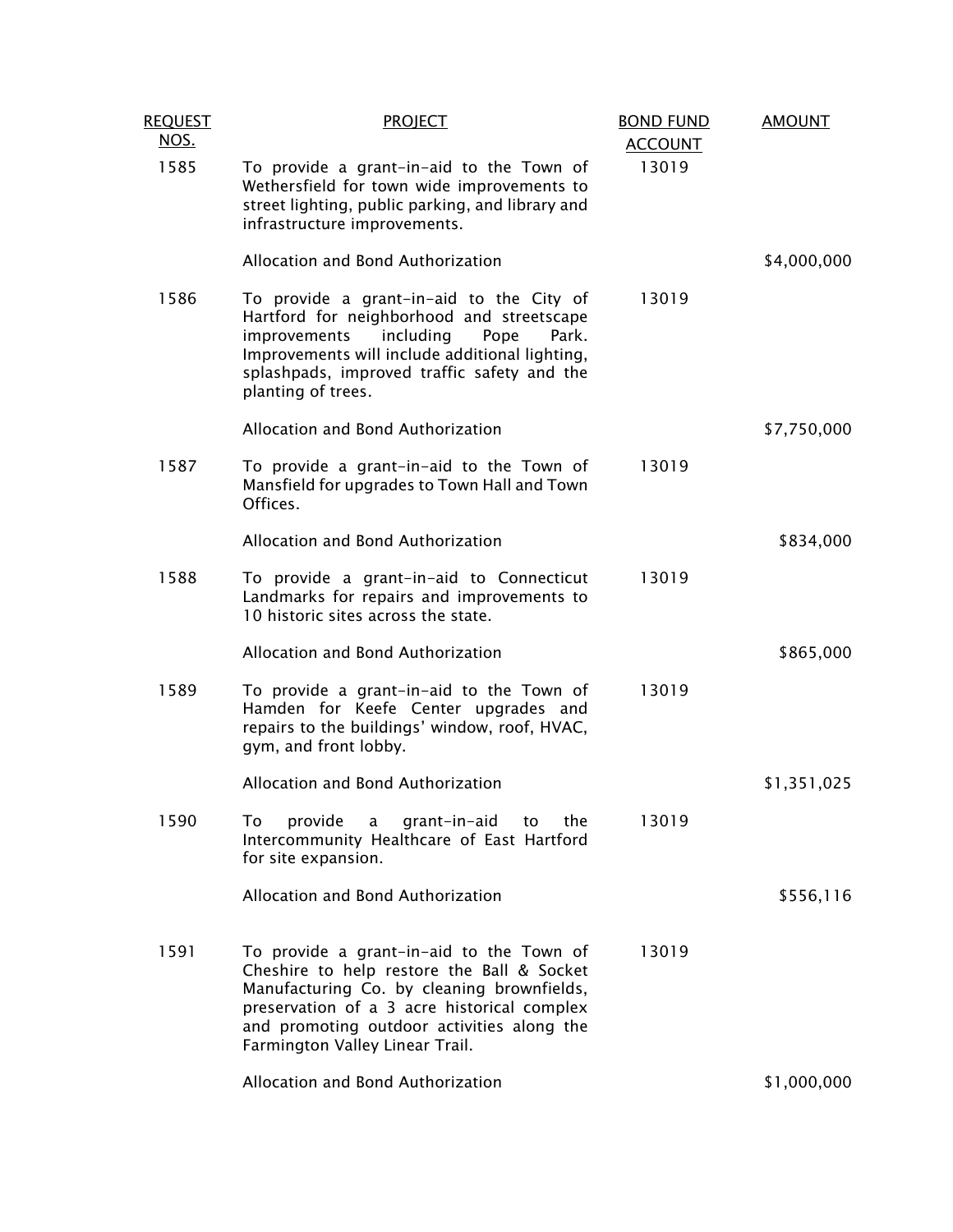| <b>REQUEST</b><br><u>NOS.</u> | <b>PROJECT</b>                                                                                                                                                                                            | <b>BOND FUND</b><br><b>ACCOUNT</b> | <b>AMOUNT</b> |
|-------------------------------|-----------------------------------------------------------------------------------------------------------------------------------------------------------------------------------------------------------|------------------------------------|---------------|
| 1592                          | To provide a grant-in-aid to the Town of<br>Madison for interior and exterior renovations<br>to the American Legion Griswold Post.                                                                        | 13019                              |               |
|                               | Allocation and Bond Authorization                                                                                                                                                                         |                                    | \$150,000     |
| 1593                          | To provide a grant-in-aid to the Lockwood-<br>Mathews Mansion Museum<br>to<br>complete<br>of the<br>renovations<br>including<br>museum,<br>upgrades to HVAC, electrical, alarm, and fire<br>systems.      | 13019                              |               |
|                               | Allocation and Bond Authorization                                                                                                                                                                         |                                    | \$3,000,000   |
| 1594                          | These funds are requested to provide a grant-<br>in-aid<br>to<br>the<br>Naugatuck<br>YMCA<br>for<br>infrastructure updates.                                                                               | 13019                              |               |
|                               | Allocation and Bond Authorization                                                                                                                                                                         |                                    | \$1,000,000   |
| 1595                          | To provide a grant-in-aid to the Blue Hills<br>Association<br>for<br>Civic<br>renovations<br>and<br>expansion of its facility in Hartford.                                                                | 13019                              |               |
|                               | Allocation and Bond Authorization                                                                                                                                                                         |                                    | \$3,000,000   |
| 1596                          | To provide a grant-in-aid to the City of<br>Middletown for redevelopment of 545 Main<br>Street downtown space into mixed use,<br>including affordable residential units and<br>office space for startups. | 13019                              |               |
|                               | Allocation and Bond Authorization                                                                                                                                                                         |                                    | \$2,000,000   |
| 1597                          | To provide a grant-in-aid to the City of New<br>Haven for improvements to the parking lot,<br>building, and pool in accordance with ADA<br>requirements at the Farnam Neighborhood<br>Center.             | 13019                              |               |
|                               | Allocation and Bond Authorization                                                                                                                                                                         |                                    | \$1,335,000   |
| 1598                          | To provide a grant-in-aid to the New Britain-<br>Berlin YMCA for the installation of energy<br>efficient windows and other improvements at<br>the New Britain facility.                                   | 13019                              |               |
|                               | Allocation and Bond Authorization                                                                                                                                                                         |                                    | \$1,087,925   |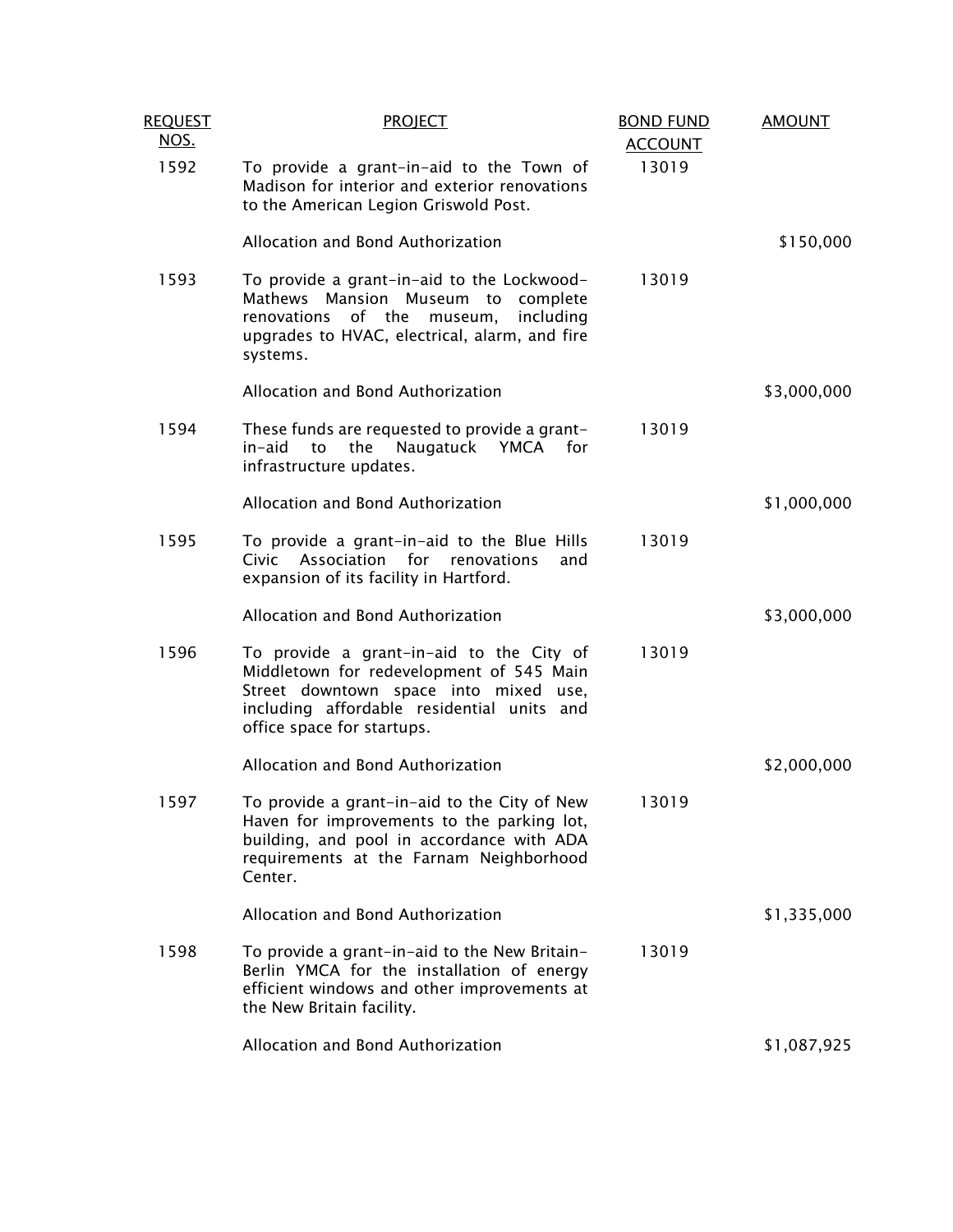| <b>REQUEST</b><br>NOS. | <b>PROJECT</b>                                                                                                                                                                                                                                   | <b>BOND FUND</b><br><b>ACCOUNT</b> | <b>AMOUNT</b> |
|------------------------|--------------------------------------------------------------------------------------------------------------------------------------------------------------------------------------------------------------------------------------------------|------------------------------------|---------------|
| 1599                   | To provide a grant-in-aid to the Palace<br>Theatre in Stamford to replace balcony seats<br>with accessible seating, carpeting, and aisle<br>lighting.                                                                                            | 13019                              |               |
|                        | Allocation and Bond Authorization                                                                                                                                                                                                                |                                    | \$950,000     |
| 1600                   | To provide a grant-in-aid to The City of<br>Bridgeport for the Beardsley Zoo for capital<br>improvements, including renovations to the<br>Exhibit,<br>improvements<br>Tiger<br>the<br>to<br>greenhouse, and relocation of the Condor<br>Exhibit. | 13019                              |               |
|                        | Allocation and Bond Authorization                                                                                                                                                                                                                |                                    | \$4,100,000   |
| 1601                   | To provide a grant-in-aid to the Klein<br>Memorial Auditorium to add an elevator, build<br>a handicapped accessible bathroom, and<br>complete the construction of conference<br>rooms.                                                           | 13019                              |               |
|                        | Allocation and Bond Authorization                                                                                                                                                                                                                |                                    | \$40,000      |
| 1602                   | To provide a grant-in-aid to the Connecticut<br>Landmarks for improvements to the building<br>exterior, parking lot, and HVAC system, and<br>improvements to ADA accessibility to the<br>Palmer-Warner House in East Haddam.                     | 13019                              |               |
|                        | Allocation and Bond Authorization                                                                                                                                                                                                                |                                    | \$1,500,000   |
| 1603                   | To provide a grant-in-aid to the Chamber of<br>Commerce of Eastern Connecticut for Thames<br>River Innovation Center.                                                                                                                            | 13019                              |               |
|                        | Allocation and Bond Authorization                                                                                                                                                                                                                |                                    | \$1,386,000   |
| 1604                   | To provide a grant-in-aid to the City of New<br>Haven for renovations and improvements to<br>the City's facilities.                                                                                                                              | 13019                              |               |
|                        | Allocation and Bond Authorization                                                                                                                                                                                                                |                                    | \$500,000     |
| 1605                   | To provide a grant-in-aid to the Wadsworth<br>Atheneum Museum of Art for renovations and<br>improvements to the museum in Hartford.                                                                                                              | 13019                              |               |
|                        | Allocation and Bond Authorization                                                                                                                                                                                                                |                                    | \$2,500,000   |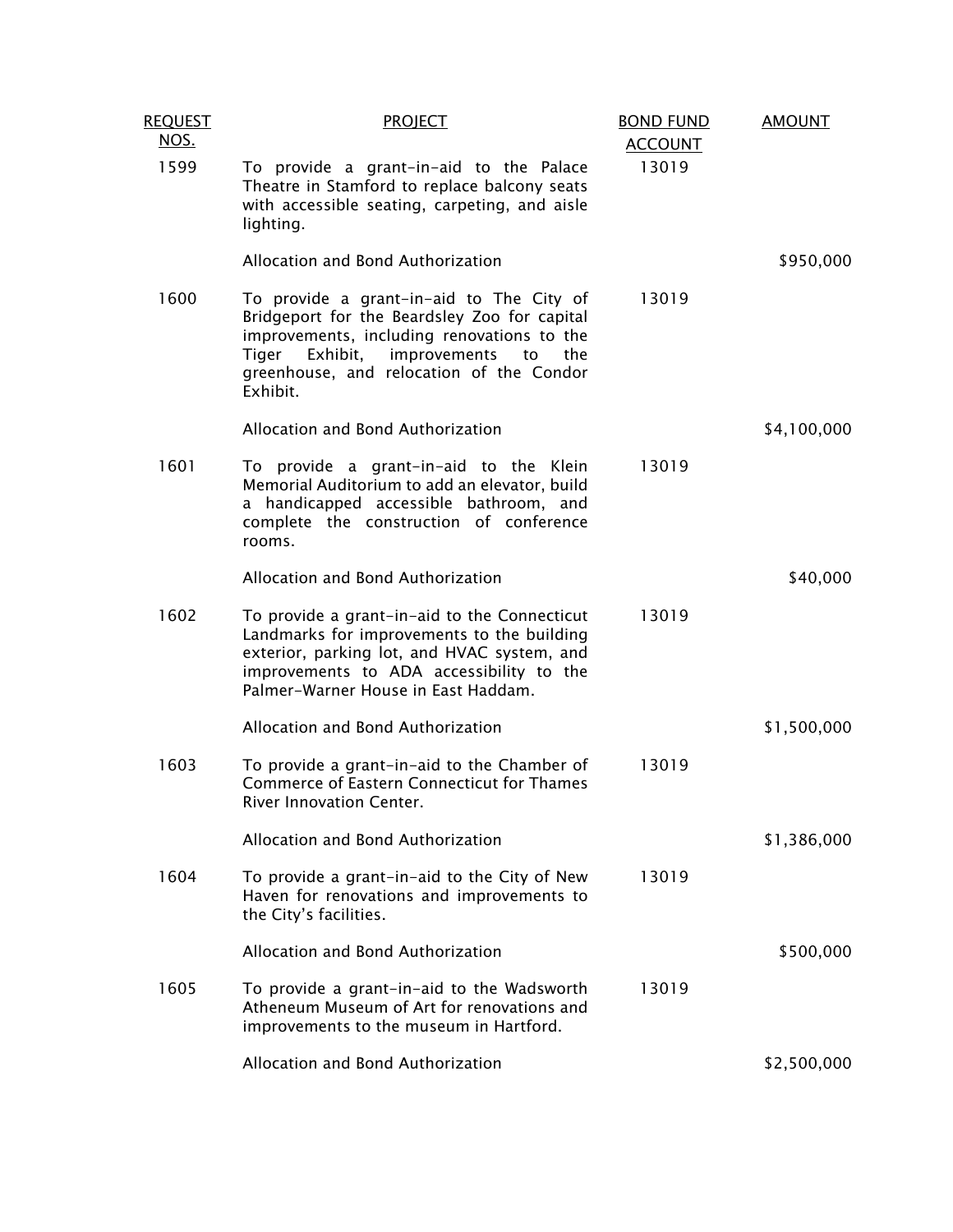| <b>REQUEST</b><br><u>NOS.</u> | <b>PROJECT</b>                                                                                                                                                                                                                | <b>BOND FUND</b><br><b>ACCOUNT</b> | <b>AMOUNT</b> |
|-------------------------------|-------------------------------------------------------------------------------------------------------------------------------------------------------------------------------------------------------------------------------|------------------------------------|---------------|
| 1606                          | To provide a grant-in-aid to the Town of<br>Woodbridge for the conversion of a former<br>firehouse to a new community center.                                                                                                 | 13019                              |               |
|                               | Allocation and Bond Authorization                                                                                                                                                                                             |                                    | \$2,000,000   |
| 1607                          | To provide a grant-in-aid to the Town of<br>Madison to convert a vacant school building<br>into a community center focused on arts,<br>education and recreational programming.                                                | 13019                              |               |
|                               | Allocation and Bond Authorization                                                                                                                                                                                             |                                    | \$4,000,000   |
| 1608                          | To provide a grant-in-aid to the City<br>Torrington of for riverfront redevelopment at<br>the<br>former<br>Torrington<br>Manufacturing<br>Company site.                                                                       | 13019                              |               |
|                               | Allocation and Bond Authorization                                                                                                                                                                                             |                                    | \$500,000     |
|                               | Department of Energy and Environmental<br>Protection                                                                                                                                                                          |                                    |               |
| 1609                          | To provide a grant-in-aid to the City in<br>Hartford for completing the GreenWalk at<br><b>Bushnell Gardens.</b>                                                                                                              | 13019                              |               |
|                               | Allocation and Bond Authorization                                                                                                                                                                                             |                                    | \$750,000     |
| 1610                          | To provide a grant-in-aid to the City of New<br>Haven for flooding mediation along Route<br>122.                                                                                                                              | 13019                              |               |
|                               | Allocation and Bond Authorization                                                                                                                                                                                             |                                    | \$1,000,000   |
| 1611                          | To provide a grant-in-aid to the City of<br>Stamford for renovations and improvements<br>at the Terry Connors Ice Rink.                                                                                                       | 13019                              |               |
|                               | Allocation and Bond Authorization                                                                                                                                                                                             |                                    | \$1,000,000   |
| 1612                          | To provide a grant-in-aid to the City of<br>Manchester for improvements to parking,<br>maintenance of existing bridges, installation<br>of crosswalk and flashing beacons, and<br>informational signage at Laurel Marsh Park. | 13019                              |               |
|                               | Allocation and Bond Authorization                                                                                                                                                                                             |                                    | \$500,000     |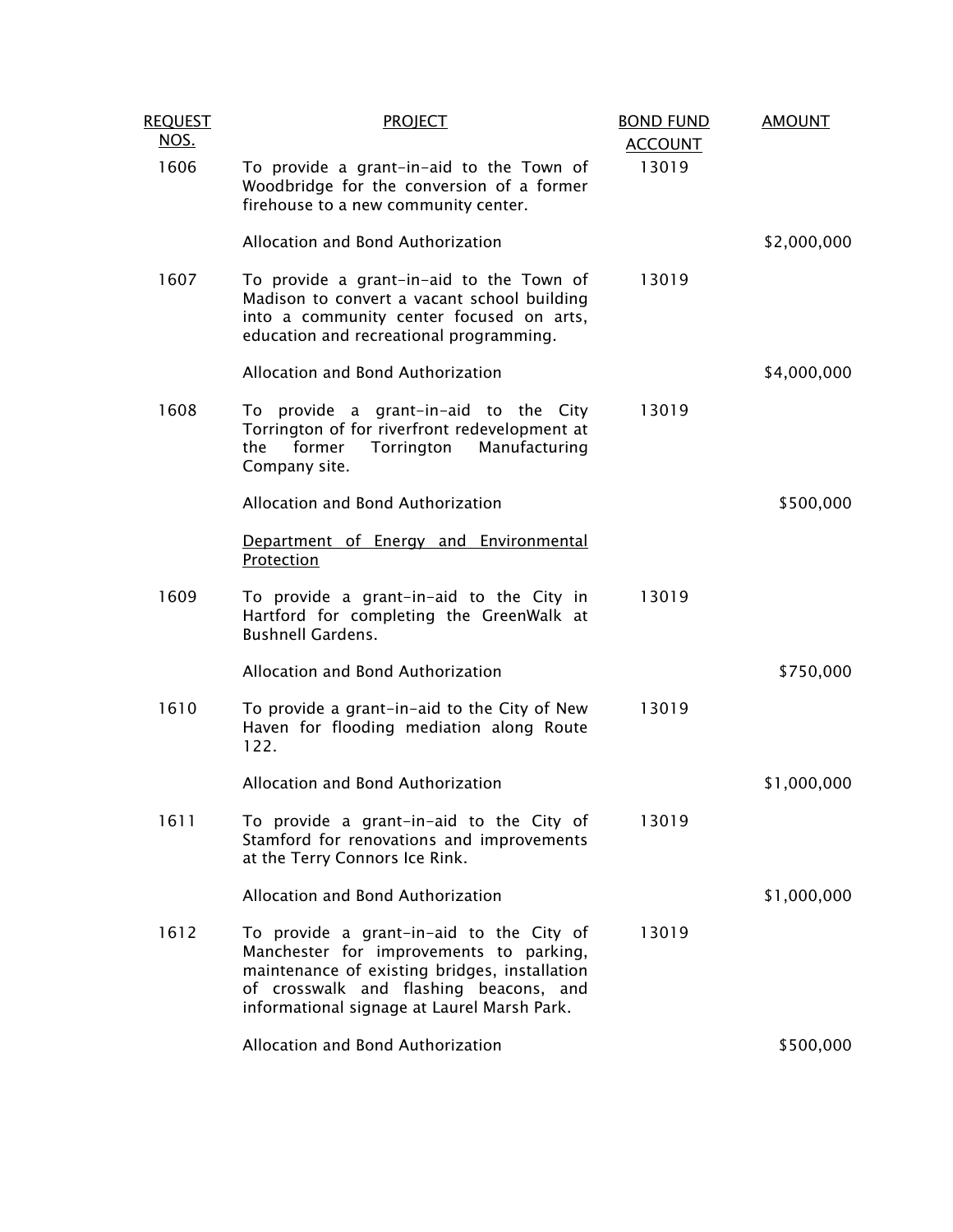| <b>REQUEST</b><br>NOS. | <b>PROJECT</b>                                                                                                                                                                                                                                                       | <b>BOND FUND</b><br><b>ACCOUNT</b> | <b>AMOUNT</b> |
|------------------------|----------------------------------------------------------------------------------------------------------------------------------------------------------------------------------------------------------------------------------------------------------------------|------------------------------------|---------------|
| 1613                   | To provide a grant-in-aid to Town of New<br>Canaan for a non-profit ice skating rink in<br>Waveny Park.                                                                                                                                                              | 13019                              |               |
|                        | Allocation and Bond Authorization                                                                                                                                                                                                                                    |                                    | \$200,000     |
| 1614                   | To provide a grant-in-aid to the Town of<br>Thomaston for renovations for Seth Thomas<br>Park.                                                                                                                                                                       | 13019                              |               |
|                        | Allocation and Bond Authorization                                                                                                                                                                                                                                    |                                    | \$400,000     |
| 1615                   | To provide a grant-in-aid to the Town of East<br>Windsor for light installation and irrigation<br>and other upgrades to town parks.                                                                                                                                  | 13019                              |               |
|                        | Allocation and Bond Authorization                                                                                                                                                                                                                                    |                                    | \$800,000     |
| 1616                   | To provide a grant-in-aid to the Town of<br>Trumbull to upgrade the Thrushwood Lake<br>Dam by increasing the height and widening<br>the spillways to meet the '100 Year Flood<br>Requirement' outlined by the Department of<br>Energy and Environmental Protections. | 13019                              |               |
|                        | Allocation and Bond Authorization                                                                                                                                                                                                                                    |                                    | \$734,369     |
| 1617                   | To provide the Town of Franklin to fund sewer<br>lines on Route 32 from Murphy Road to Baltic<br>Road.                                                                                                                                                               | 13019                              |               |
|                        | Allocation and Bond Authorization                                                                                                                                                                                                                                    |                                    | \$5,000,000   |
| 1618                   | To provide a grant-in-aid to the Town of East<br>Haddam for a new athletic complex.                                                                                                                                                                                  | 13019                              |               |
|                        | Allocation and Bond Authorization                                                                                                                                                                                                                                    |                                    | \$1,400,000   |
| 1619                   | To provide a grant-in-aid to the Town of West<br>Hartford for the construction of new athletic<br>facilities for Hall and Conard High Schools.                                                                                                                       | 13019                              |               |
|                        | Allocation and Bond Authorization                                                                                                                                                                                                                                    |                                    | \$3,000,000   |
| 1620                   | To provide a grant-in-aid to the City of<br>Bridgeport for the construction of multi-<br>purpose athletic fields.                                                                                                                                                    | 13019                              |               |
|                        | Allocation and Bond Authorization                                                                                                                                                                                                                                    |                                    | \$2,500,000   |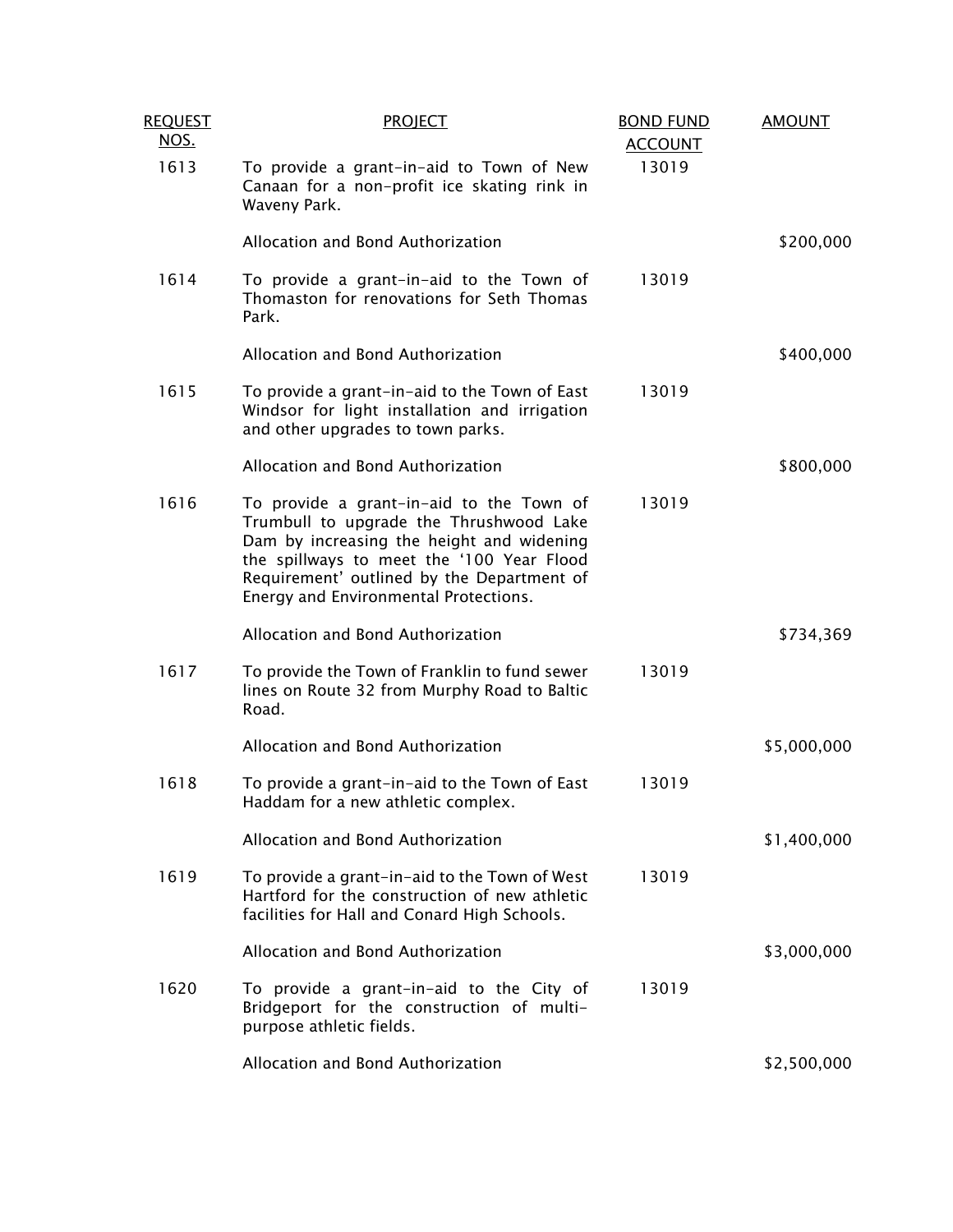| <b>REQUEST</b><br><u>NOS.</u> | <b>PROJECT</b>                                                                                                                                                                                           | <b>BOND FUND</b><br><b>ACCOUNT</b> | <b>AMOUNT</b> |
|-------------------------------|----------------------------------------------------------------------------------------------------------------------------------------------------------------------------------------------------------|------------------------------------|---------------|
| 1621                          | To provide a grant-in-aid to the Regional<br>YMCA of Western CT for the construction of<br>new facilities to replace the old lodge building<br>at Camp Greenknoll in Brookfield.                         | 13019                              |               |
|                               | Allocation and Bond Authorization                                                                                                                                                                        |                                    | \$350,000     |
|                               | Department of Transportation                                                                                                                                                                             |                                    |               |
| 1622                          | To provide a grant-in-aid to the Town of<br>Rocky Hill to update the Old Forge Road<br><b>Bridge</b>                                                                                                     | 13019                              |               |
|                               | Allocation and Bond Authorization                                                                                                                                                                        |                                    | \$500,000     |
| 1623                          | To provide a grant-in-aid to the City of<br>Meriden to replace the traffic signals at West<br>Street at Windsor<br>Main<br>Avenue<br>and<br>Centennial/Home Avenue.                                      | 13019                              |               |
|                               | Allocation and Bond Authorization                                                                                                                                                                        |                                    | \$600,000     |
| 1624                          | To provide a grant-in-aid to Town of Seymour<br>for train station renovations and sidewalk<br>improvements.                                                                                              | 13019                              |               |
|                               | Allocation and Bond Authorization                                                                                                                                                                        |                                    | \$250,000     |
| 1625                          | To provide a grant-in-aid to the City of<br>Norwalk for upgrades to improve safety and<br>accommodate bicycles at the intersections of<br>Wall Street at West Avenue, Belden Avenue,<br>and Mott Avenue. | 13019                              |               |
|                               | Allocation and Bond Authorization                                                                                                                                                                        |                                    | \$3,500,000   |
| 1626                          | To provide a grant-in-aid to the City of<br>Middletown to fund a study to identify a<br>feasible connection between the Air Line Trail<br>and the Farmington Canal Trail.                                | 13019                              |               |
|                               | Allocation and Bond Authorization                                                                                                                                                                        |                                    | \$500,000     |
| 1627                          | To provide a grant-in-aid to the City of<br>Milford for the creation of a safe walkway<br>along the Wepawaug River underneath the<br>railroad crossing.                                                  | 13019                              |               |
|                               | Allocation and Bond Authorization                                                                                                                                                                        |                                    | \$750,000     |